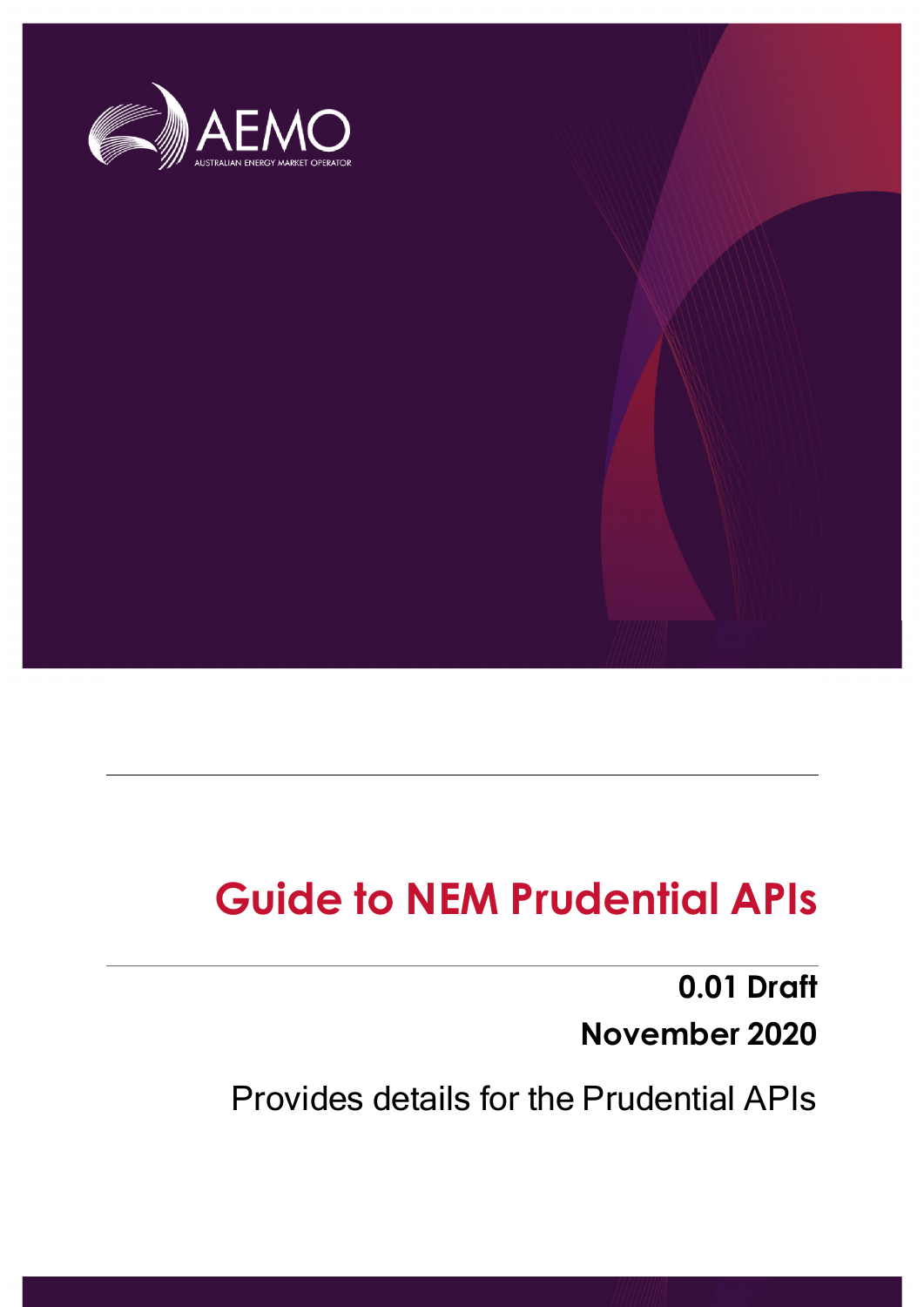# **Important Notice**

#### **PURPOSE**

This Guide to NEM Prudential APIs (Guide), prepared by AEMO, provides guidance for NEM Prudentials under the National NER (Rules).

#### **NO RELIANCE OR WARRANTY**

This document does not constitute legal or business advice, and should not be relied on as a substitute for obtaining detailed advice about the National Gas or Electricity Law, the Rules or any other applicable laws, procedures or policies. While AEMO has made every effort to ensure the quality of the information in this Guide, neither AEMO, nor any of its employees, agents and consultants make any representation or warranty as to the accuracy, reliability, completeness, currency or suitability for particular purposes of that information.

#### **LIMITATION OF LIABILITY**

To the maximum extent permitted by law, AEMO and its advisers, consultants and other contributors to this Guide (or their respective associated companies, businesses, partners, directors, officers or employees) are not liable (whether by reason of negligence or otherwise) for any errors, omissions, defects or misrepresentations in this document, or for any loss or damage suffered by persons who use or rely on the information in it.

#### **TRADEMARK NOTICES**

Microsoft is a trademark of Microsoft Corporation in the United States and/or other countries. Oracle and Java are registered trademarks of Sun Microsystems, Inc. in the U.S. and other countries.

#### **DISTRIBUTION**

Available to the public.

#### **DOCUMENT IDENTIFICATION**

Business custodian: Team Lead, NEM Settlement, Strategy and Markets IT custodian: Manager, Settlements Prepared by: Technology, Technical Writers and 5MS Settlements Team

#### **VERSION HISTORY**

Version 0.01. First draft - API release to the 5MS Staging environment.. Last update: Thursday, 12 November 2020 9:52 AM

#### **DOCUMENTS MADE OBSOLETE**

The release of this document changes any previous versions of Guide to NEM Prudential APIs.

#### **FEEDBACK**

Your feedback is important and helps us improve our services and products. To suggest improvements, please contact AEMO's Support Hub.

© 2020 Australian Energy Market Operator Limited.

The material in this publication may be used in accordance with the copyright permissions on AEMO's website.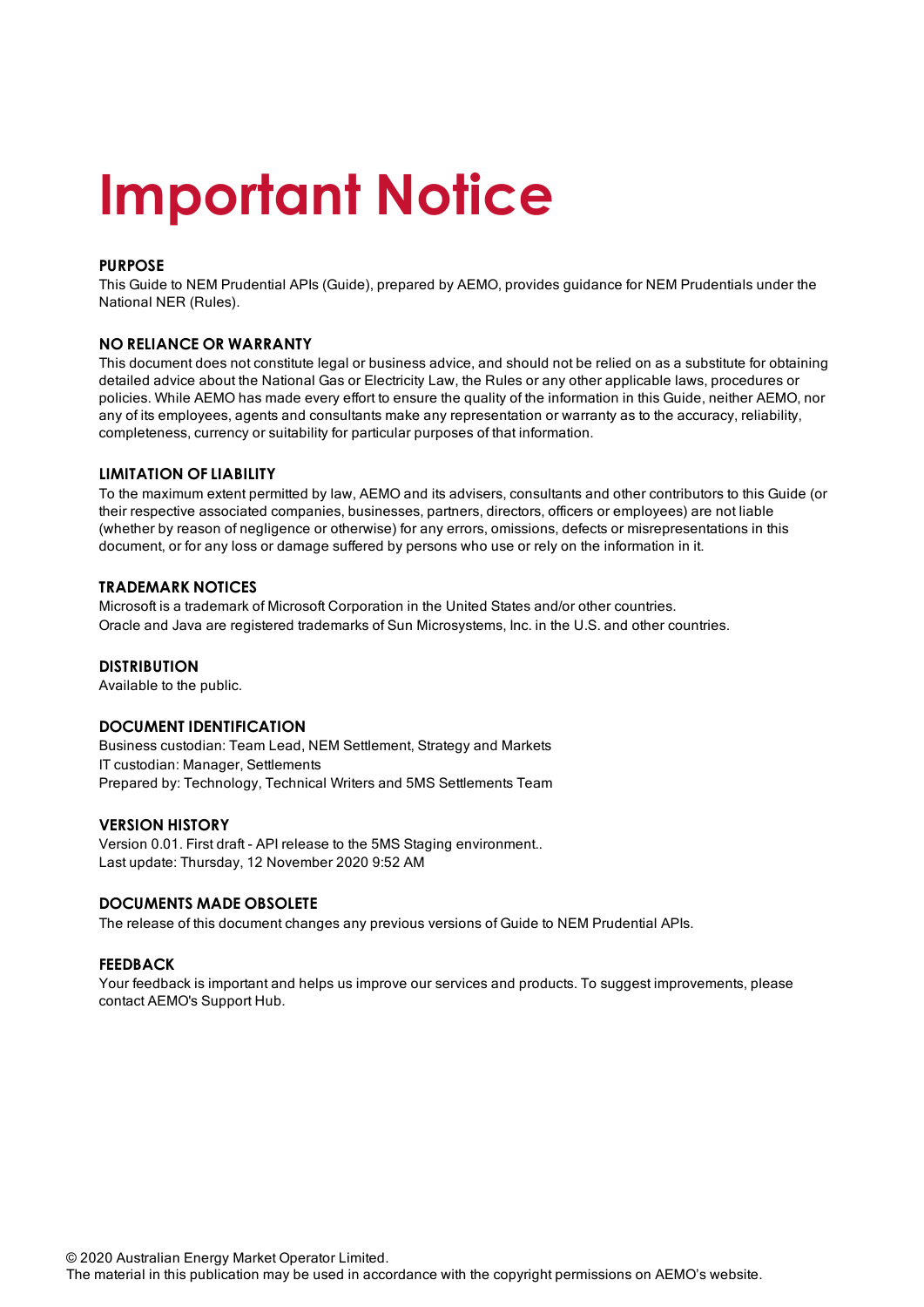# **Contents**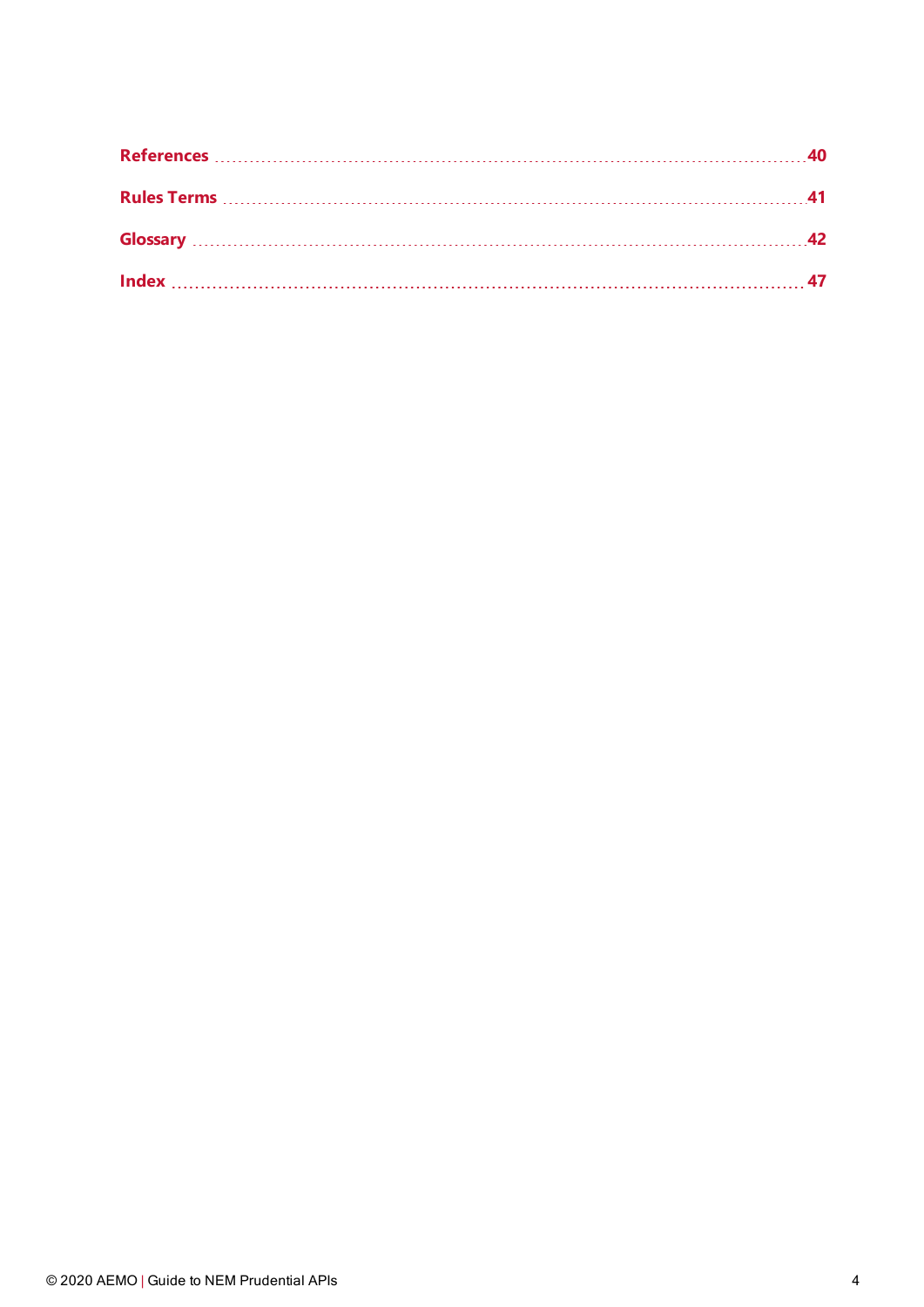# <span id="page-4-0"></span>**Introduction**

## <span id="page-4-1"></span>**Purpose**

This guide provides instructions for Registered Participants to use the Prudential APIs in the Energy Market Systems.

# <span id="page-4-2"></span>**Audience**

AEMO provides this information as a service targeting business analysts and IT staff in participant organisations.

# <span id="page-4-3"></span>**What's in this guide**

- [Chapter](#page-6-0) 1 Need to know on page 7explains what you need to know before you start using NEM Prudentials.
- Chapter 2 About NEM [Prudentials](#page-7-0) on page 8 explains the NEM Prudentials web application, who it is for, and how to access it, and how to use the common interface features such as selecting a unit ID, date and so on.
- Chapter 3 [Prudential](#page-14-0) Systems API Design on page 15 explains the new Reallocations APIs, validation rules, error messages, request and response structure along with examples for the APIs.
- Appendix Prudential API JSON Schema on page 1 provides the JSON schema for the Reallocation APIs.
- [Needing](#page-38-0) Help on page 39 provides information to assist participants with IT related issues, requesting assistance from AEMO, and using the Set Participant option.

[References](#page-39-0) on page 40 contains a list of resources mentioned throughout this guide.

[Glossary](#page-41-0) on page 42 explains the terms and abbreviations used throughout this guide.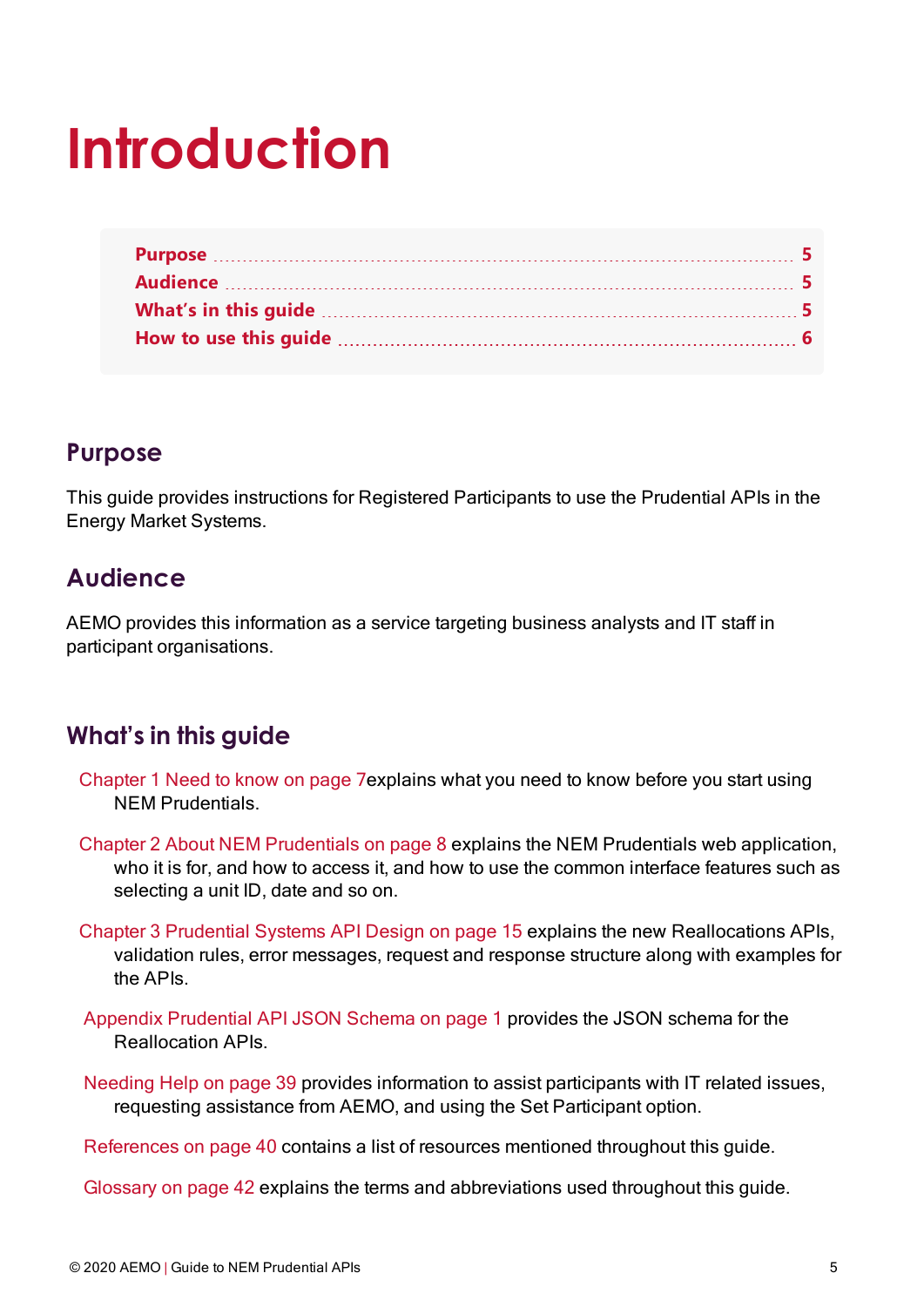## <span id="page-5-0"></span>**How to use this guide**

- This guide is written in plain language for easy reading.
- Where there is a discrepancy between the National Electricity Rules, and information or a term in this document, the National Electricity Rules takes precedence.
- Where there is a discrepancy between the Procedures, and information or a term in this document, the Procedures take precedence.
- Text in this format indicates there is a resource on AEMO's website, for details, see References.
- Text in this format indicates a link to a related resource.
- Actions to complete in the web portal interface are bold and dark grey.
- Rules terms used throughout this guide are listed on page 1 and defined in the National Electricity Rules.
- Glossary terms are capitalised and have the meanings listed against them (see page 1).
- References to time are Australian Eastern Standard Time (AEST).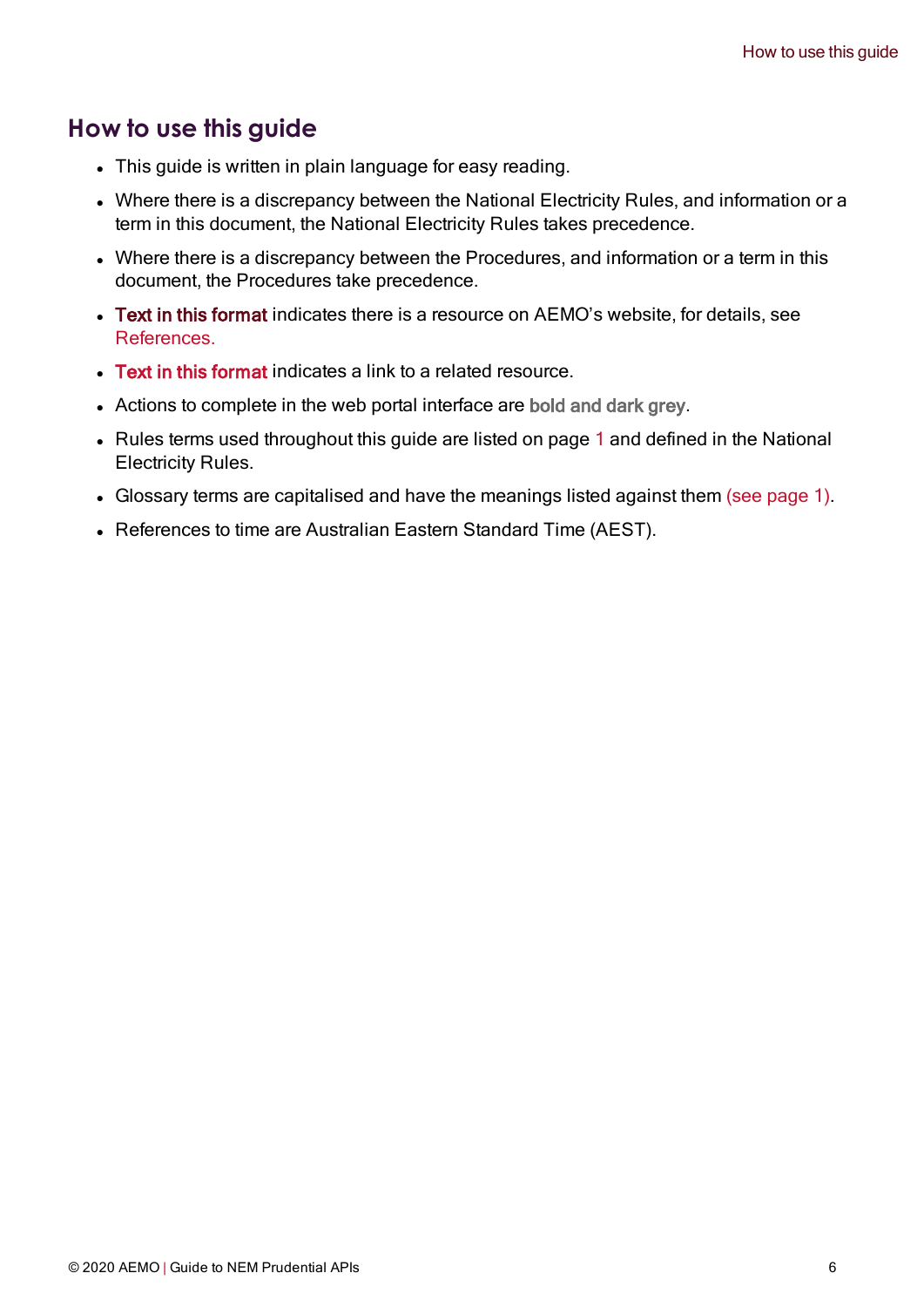# <span id="page-6-0"></span>**Chapter 1 Need to know**

# <span id="page-6-1"></span>**Assumed Knowledge**

This guide assumes you have knowledge of:

- **.** JSON basics
- REST API standards
- Web-based technologies
- The operating system you are using
- Connecting to AEMO's Electricity IT Systems

## <span id="page-6-2"></span>**Rules and procedure**

| Type         | <b>Details</b>                                                                         |
|--------------|----------------------------------------------------------------------------------------|
| Credit       | Provides details on how AEMO determines the prudential settings for each Market        |
| <b>Limit</b> | Participant so that the Prudential standard is met for the National Electricity Market |
| Procedures   | (NEM)                                                                                  |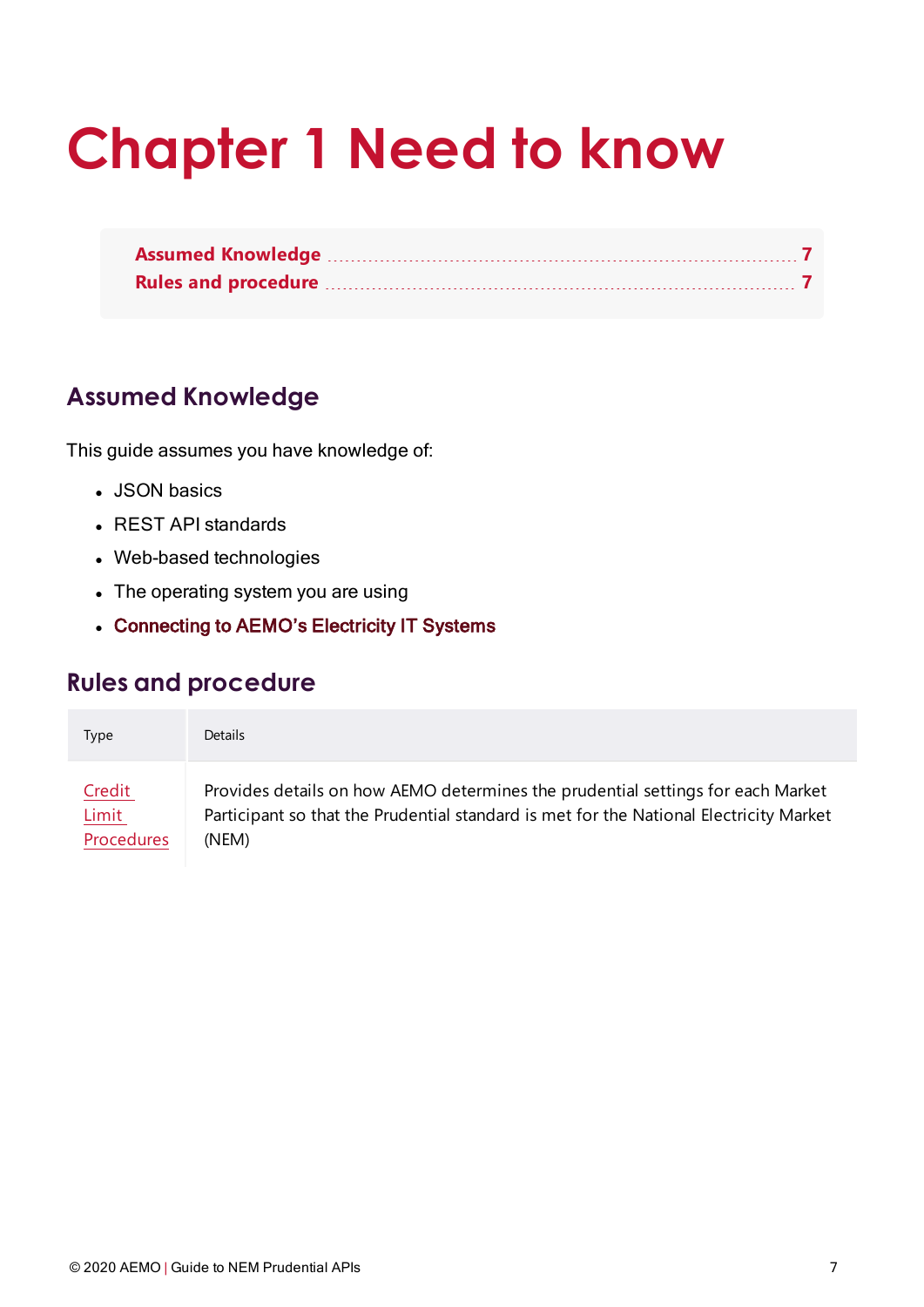# <span id="page-7-0"></span>**Chapter 2 About NEM Prudentials**

<span id="page-7-2"></span>The Settlements system is part of the Electricity Market Management System (EMMS) that depends on information from Registration and Dispatch systems and calculates amounts owing to or owed by each party including AEMO.

# <span id="page-7-1"></span>**Prudential system**

<span id="page-7-5"></span>The NEM Prudential systems provides participants information on the money they are owed. An essential element of the prudential systems is the concept of Outstandings, which is the total amount owing but not yet paid or settled. The NEM Prudential system consist of the following:

- <span id="page-7-3"></span>• NEM Prudential Dashboard interface which displays the latest prudential information. The dashboard is updated throughout the settlement day, including weekends and public holidays.
- <span id="page-7-4"></span>• NEM Prudential Forecast interface which provides participants with a forecast of their expected prudential position for the next NEM business day, allowing participants to better manage their prudential obligations.

The NEM Prudential systems provides the participants a web-based dashboard for users to:

- View the current prudential position with AEMO
- View a forecast of their prudential position as of the next business day
- Calculate the future credit support based on the input variables provided by the user.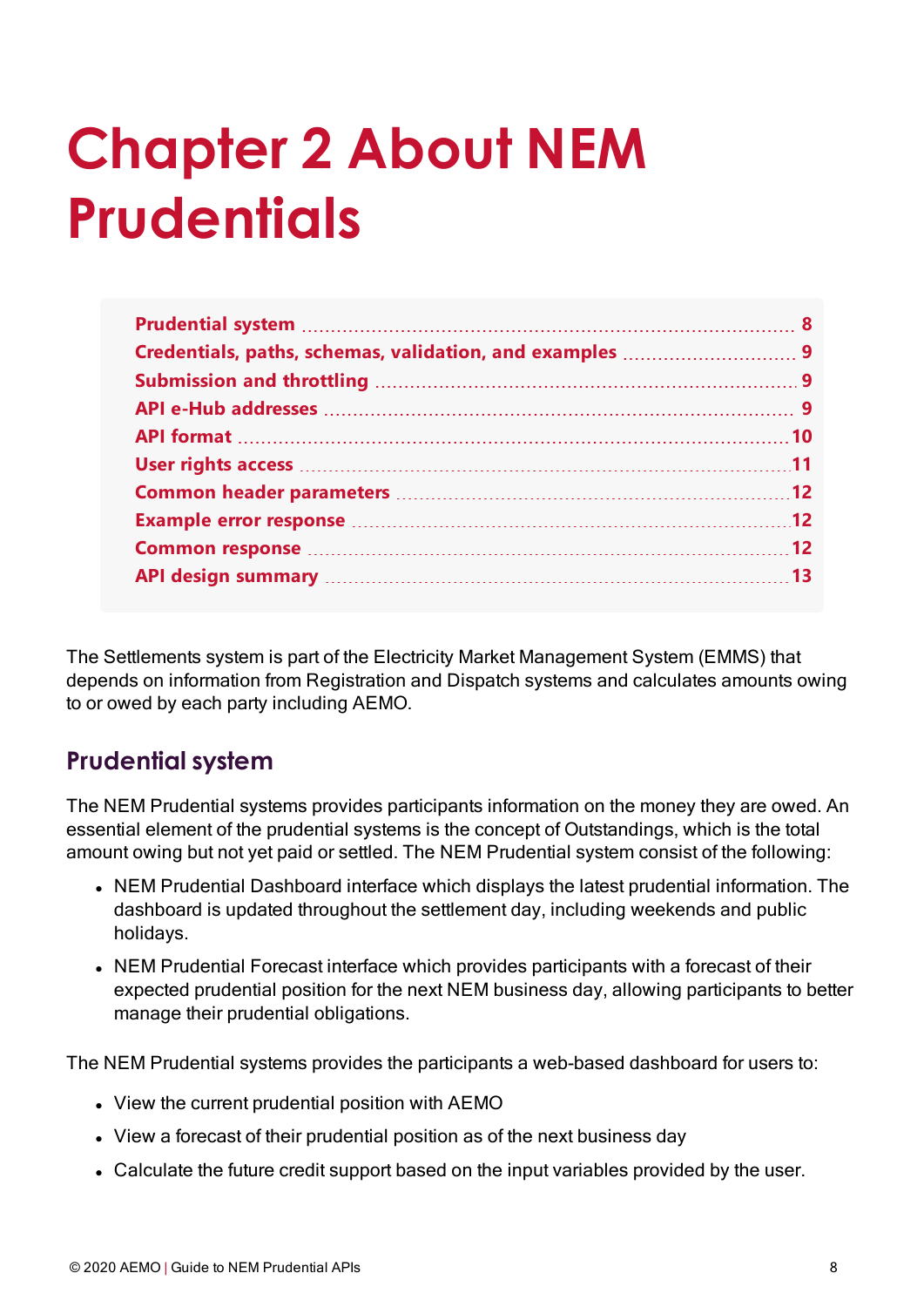## <span id="page-8-0"></span>**Credentials, paths, schemas, validation, and examples**

- For individual schemas and API paths, see Appendix Prudential API JSON Schema on page 1.
- For details about AEMO's API standards, SSL certificates, response codes, security, and authentication details, see Guide to AEMO's APIs.

# <span id="page-8-1"></span>**Submission and throttling**

<span id="page-8-3"></span>

| Payload size            | Object                                                                                                                              |
|-------------------------|-------------------------------------------------------------------------------------------------------------------------------------|
| Submission<br>frequency | 250 messages per minute. For any messages sent beyond the limit, there is a<br>denial of service until that one minute is complete. |
| Throttling<br>limit     | Allowed                                                                                                                             |
| Throttling<br>limit     | 1 per submission                                                                                                                    |

# <span id="page-8-2"></span>**API e-Hub addresses**

API details, including Swagger files, are available via AEMO's API Portal. For more information about e-Hub APIs, see Guide to AEMO's e-Hub APIs.

The following AEMO API Gateways are available:

Table 1 API Gateway Addresses

| Environme<br>nt | Internet Address                   | MarketNet Address                      |
|-----------------|------------------------------------|----------------------------------------|
| 5MS             | https://apis.5msstaging.aemo.com.a | https://apis.5msstaging.marketnet.net. |
| Staging         | u:9319                             | au:9319                                |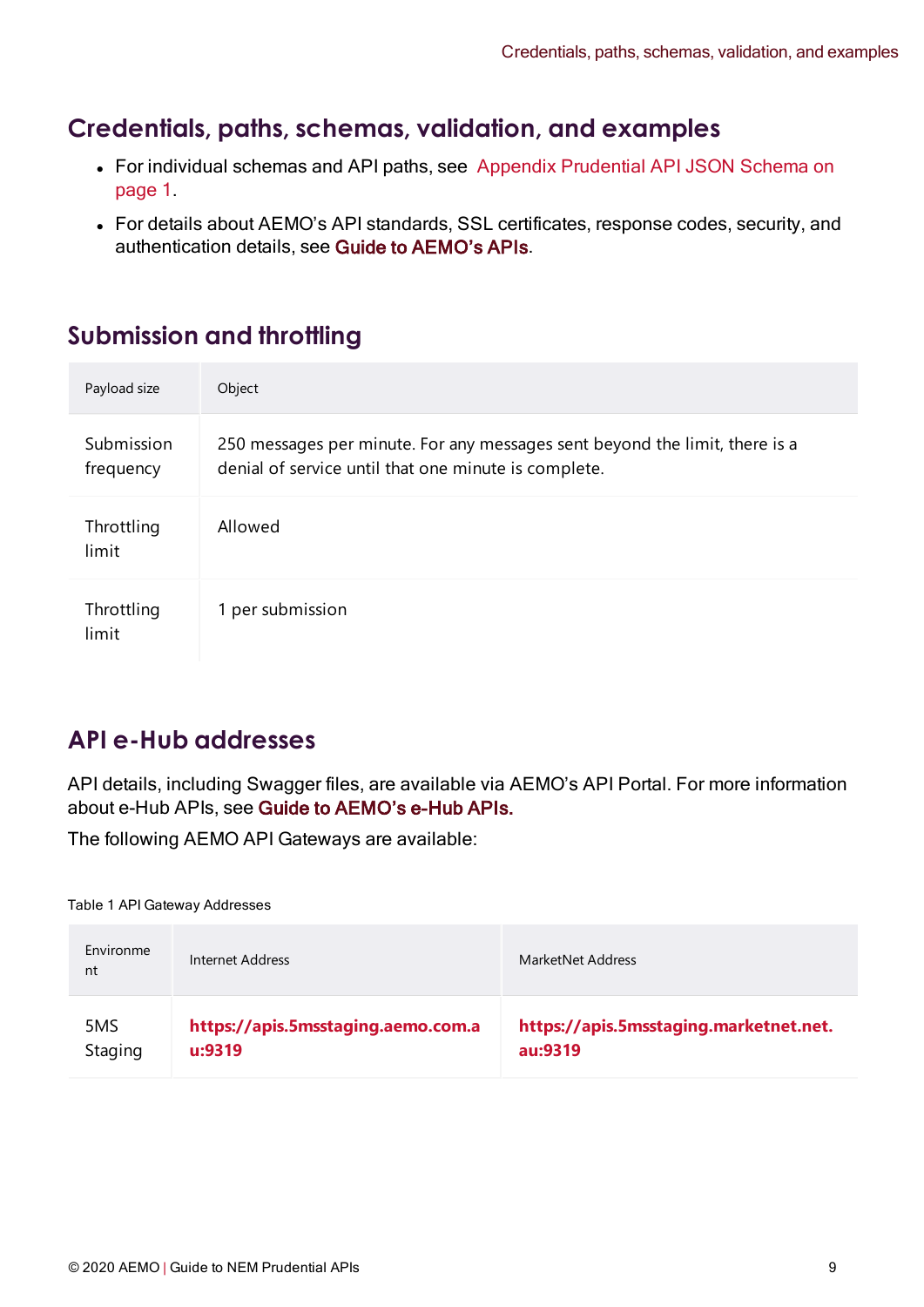| Environme<br>nt                        | Internet Address                                                                                              | MarketNet Address                              |
|----------------------------------------|---------------------------------------------------------------------------------------------------------------|------------------------------------------------|
| 5MS<br>Staging<br><b>API</b><br>portal | https://dev.preprod.aemo.com.au<br>You need to register and sign in to<br>access the 5MS APIs in this portal. | Unavailable until further notice               |
| Pre-<br>producti<br>on                 | https://apis.preprod.aemo.com.au:9<br>319                                                                     | https://apis.preprod.marketnet.net.au:9<br>319 |
| Pre-<br>producti<br>on API<br>portal   | https://dev.preprod.aemo.com.au<br>You need to register and sign in to<br>access the 5MS APIs in this portal. | Unavailable until further notice               |
| Producti<br>on                         | https://apis.prod.aemo.com.au:9319                                                                            | https://apis.prod.marketnet.net.au:931<br>9    |
| Producti<br>on<br>API port<br>al       | https://dev.aemo.com.au                                                                                       | Unavailable until further notice               |

# <span id="page-9-0"></span>**API format**

## API URLs are in the following format:

```
https://<host>/ws/<business_
function>/<APIversion>/<resource>?querystring parameters
```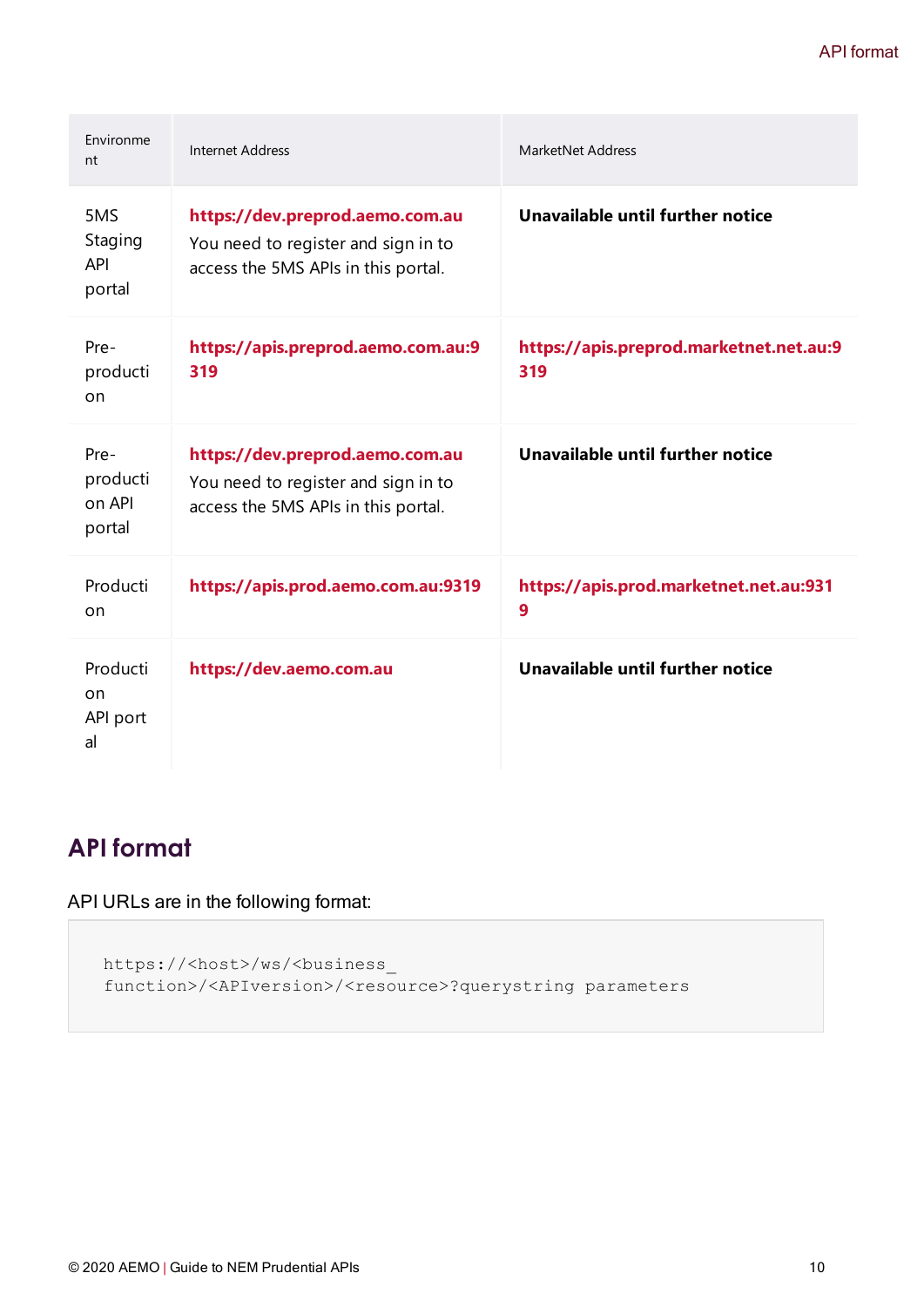### For example:

### **[https://apis.prod.aemo.com.au:9319/NEMWholesale/prudentials/v1/ge](https://apis.prod.aemo.com.au:9319/ws/NEMWholesale/reallocations/v1/submitReallocations) [tPrudentialCompanySummary](https://apis.prod.aemo.com.au:9319/ws/NEMWholesale/reallocations/v1/submitReallocations)**

#### Table 2 API Definition

| Parameter                         | Description                                                                                                                                                                       |
|-----------------------------------|-----------------------------------------------------------------------------------------------------------------------------------------------------------------------------------|
| <protocol></protocol>             | <b>HTTPS</b>                                                                                                                                                                      |
| $<$ host $>$                      | Names the server hosting the service or an external proxy<br>Internet web service host: apis.prod.aemo.com.au:9319<br>MarketNet web service host: apis.prod.marketnet.net.au:9319 |
| <business function=""></business> | API Name - The AEMO system providing the services<br>e.g. GeneratorRecall                                                                                                         |
| $<$ verb > $<$ resource >         | Entities of a Business Function e.g. /submit Reallocation                                                                                                                         |
| ?querystring parameters           | Query string parameters for GET method                                                                                                                                            |

## <span id="page-10-0"></span>**User rights access**

The user rights access used in the Prudential APIs, and Prudential web screens use a new URM entity:

### • EMMS - Settlements - View Prudentials -PRUDENTIAL\_DASHBOARD

The steps to set up URM rights for API access are:

- <span id="page-10-1"></span>1. If required, the Participant Administrator (PA) creates a new Participant User in MSATS.
- 2. The PA assigns the URM entity to the Participant User.

API account passwords are reset every 90 days.

For help with user rights access, see Guide to User Rights Management.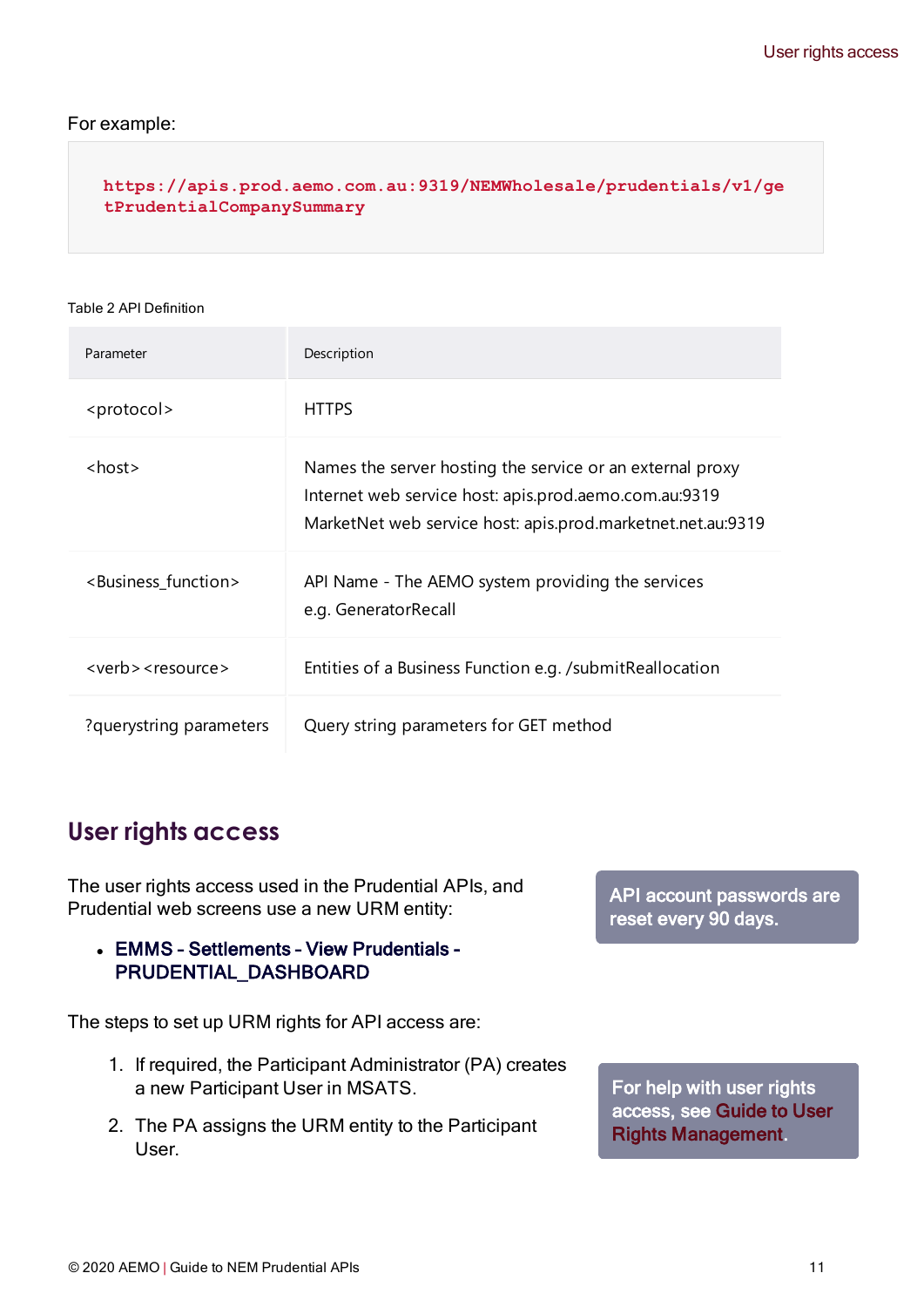# <span id="page-11-0"></span>**Common header parameters**

<span id="page-11-4"></span><span id="page-11-3"></span>

| Parameter                        | Required   | Format                                                                     |
|----------------------------------|------------|----------------------------------------------------------------------------|
| Content-type                     | <b>Yes</b> | Text/xml or application/zip                                                |
| Accept                           | Yes        | Text/xml or application/zip                                                |
| Authorization                    | Yes        | Two-way SSL and basic auth - participant user URM username<br>and password |
| $X -$<br>initiatingParticipantID | Yes        | Participant ID                                                             |
| X-market                         | Yes        | NEM                                                                        |

# <span id="page-11-7"></span><span id="page-11-6"></span><span id="page-11-1"></span>**Example error response**

The title and detail changes based on which validation fails.

# <span id="page-11-2"></span>**Common response**

<span id="page-11-5"></span>

| Error<br>Code | Description                                                                                                 |
|---------------|-------------------------------------------------------------------------------------------------------------|
| 200           | OK.                                                                                                         |
| 400           | Mandaroty HTTP header <header_name> missing. No response payload.</header_name>                             |
| 401           | Unauthorised. No response payload.                                                                          |
| 404           | Resources for the endpoint URI not found. Endpoint URI: {requested URI path suffix}. No<br>reponse payload. |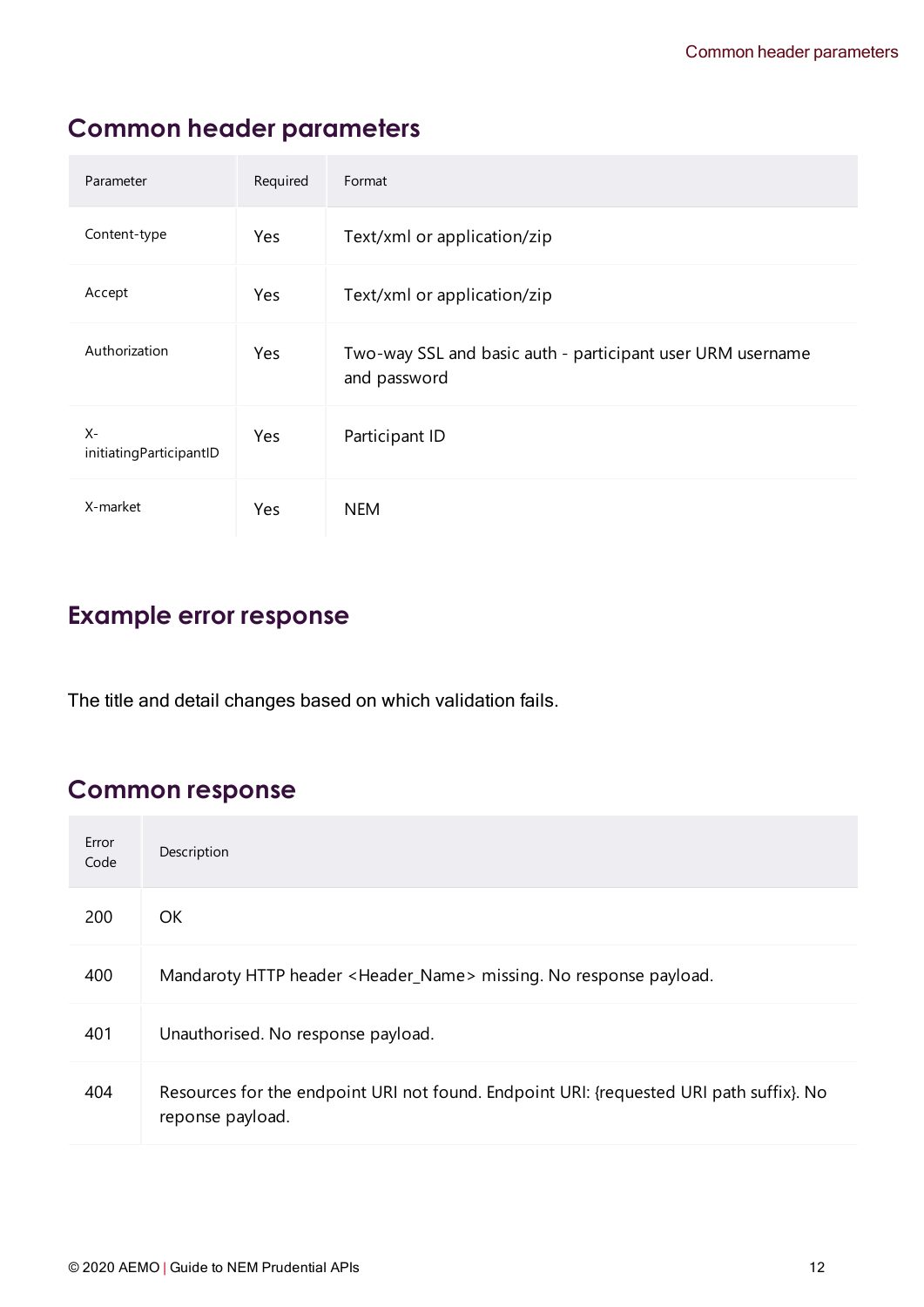| Error<br>Code | Description                                                                                                              |
|---------------|--------------------------------------------------------------------------------------------------------------------------|
| 405           | Method not allowed. Inpit request HTTP method {requested verb} isn ot allowed for this<br>resource. No response payload. |
| 422           | Unprocessable entity                                                                                                     |
| 429           | Too many requests. Number of inbound requests exceed the throttling limits; try again<br>later. No response payload.     |
| 500           | Internal Server Error. Exception from backend system. No response payload.                                               |

# <span id="page-12-0"></span>**API design summary**

| <b>API Name</b>             | Description                                                                                 |
|-----------------------------|---------------------------------------------------------------------------------------------|
| getPrudentialCompanySummary | Retrieve the company details for the given participant ID.                                  |
| getCumulativePrice          | Retrieve the cumulative price per region.                                                   |
| getPrudentialCalendar       | Retrieve the details for a Billing calendar.                                                |
| getPrudentialRunVersion     | Retrieve the latest prudential run details.                                                 |
| getForecastCompanySummary   | Retrieve the company details for the given participant ID, forecast<br>run number and date. |
| getForecastRegionalPrice    | Retrieve the regional price details for the given forecast run number<br>and date.          |
| getForecastRevenue          | Retrieve the regional revenue details for the given forecast run<br>number and date.        |
| getForecastRunVersion       | Retrieve the latest forecast prudential run details.                                        |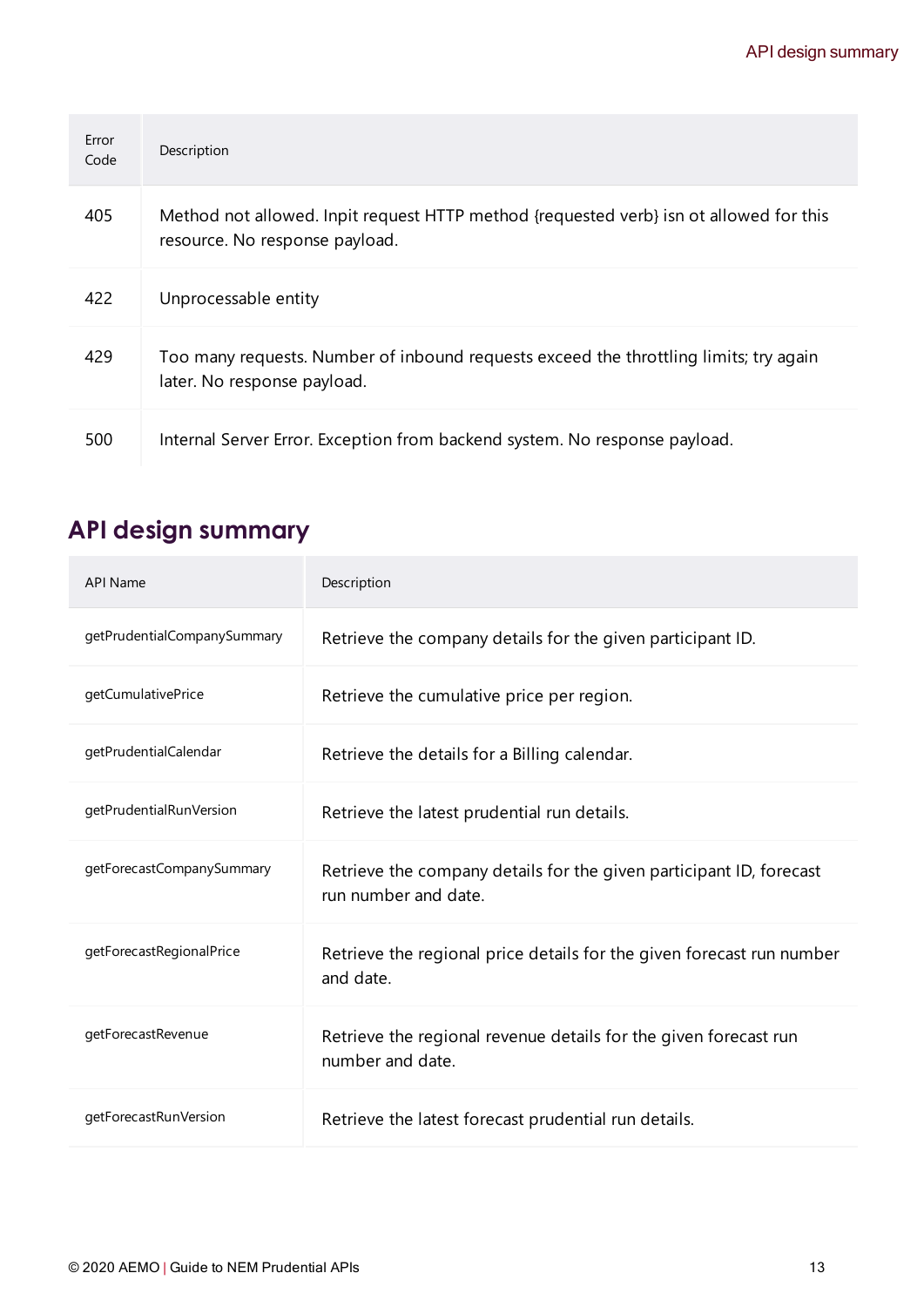## API design summary

| API Name                       | Description                                                                                                                                                                            |
|--------------------------------|----------------------------------------------------------------------------------------------------------------------------------------------------------------------------------------|
| getBankGuarantees              | Retrieve all bank quarantees for a company based on the from and<br>to dates.                                                                                                          |
| getPrudentialCompanyAttributes | Retrieve a list of prudential attributes (MCL, Typical Accural,<br>Prudential Margin) for all effective dates for a company based on<br>the from and to dates in the query parameters. |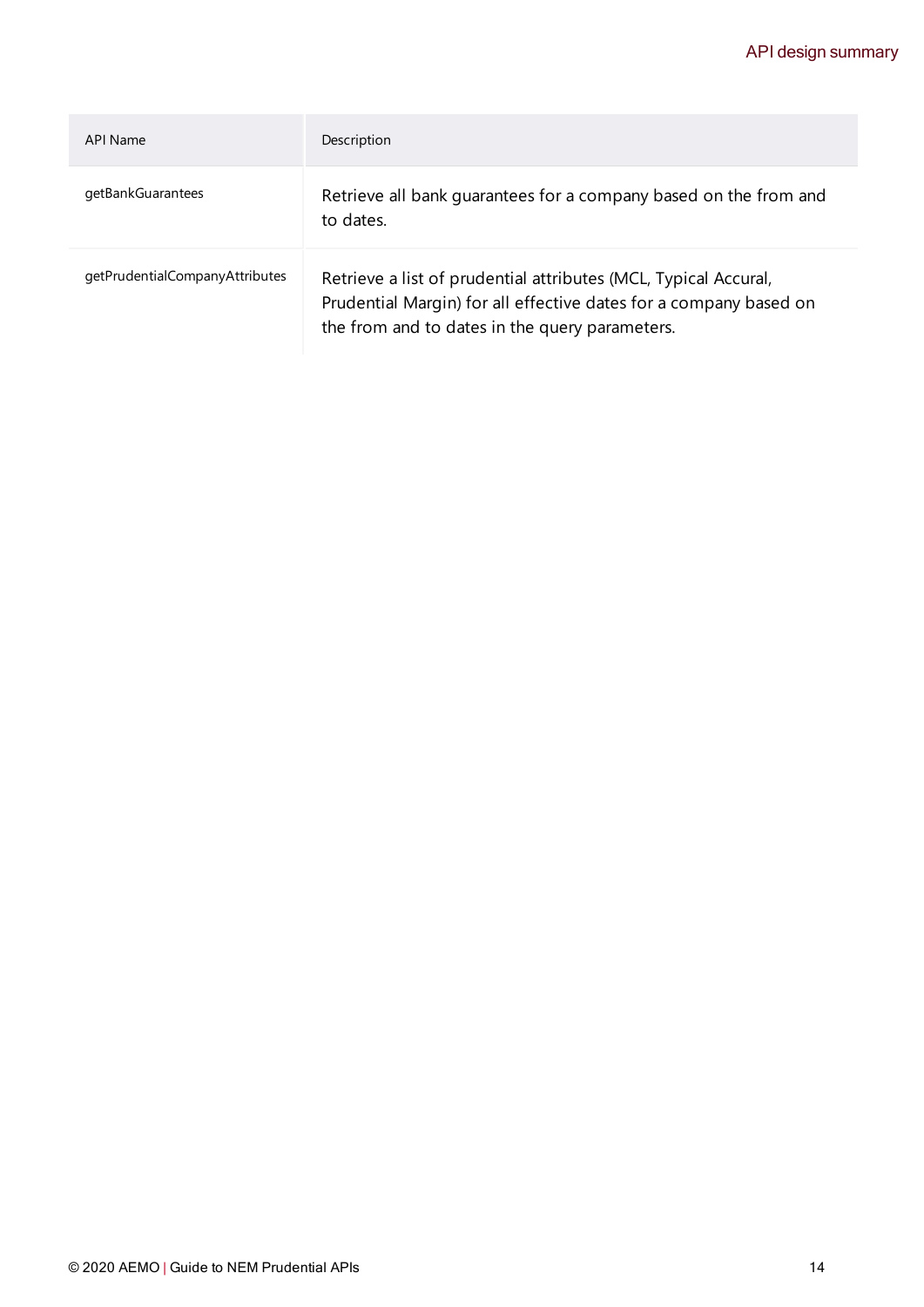# <span id="page-14-0"></span>**Chapter 3 Prudential Systems API Design**

The following chapter lists the new Prudential APIs, the validation rules, and the request and response structure for the Prudential APIs.

## <span id="page-14-1"></span>**getPrudentialCompanySummary API**

For all information on accessing and using the APIs, see [Guide](https://www.aemo.com.au/-/media/Files/Electricity/NEM/IT-Systems-and-Change/2018/Guide-to-AEMOs-eHub-APIs.pdf) to [AEMO's](https://www.aemo.com.au/-/media/Files/Electricity/NEM/IT-Systems-and-Change/2018/Guide-to-AEMOs-eHub-APIs.pdf) APIs.

The getPrudentialCompanySummary API retrieves a single company's prudential details along with its associated

properties including Historic Days, Security Deposit, Outstandings, Pay Amount, Pay Nomination, SDA Interest Rates, and Reallocations data. The participantId request parameter is used to get the company prudential details matching the given ID.

The request is validated by checking if the given participantid parameter is a registered participant with a valid parent company detail to view company prudential data. If request validations fail, a response with an error message is returned to the client.

<span id="page-14-3"></span><span id="page-14-2"></span>

| API name           | getPrudentialCompanySummary                                                                                                                         |
|--------------------|-----------------------------------------------------------------------------------------------------------------------------------------------------|
| URL path           | /NEMWholesale/Prudentials/getPrudentialCompanySummary                                                                                               |
| Method             | GET                                                                                                                                                 |
| Authorisation mode | Participant specific                                                                                                                                |
| Request content    | Query parameters:<br>• prudentialDate: [Mandatory] Date of the prudential run<br>• prudentialRunNo: [Mandatory] Run number of the<br>prudential run |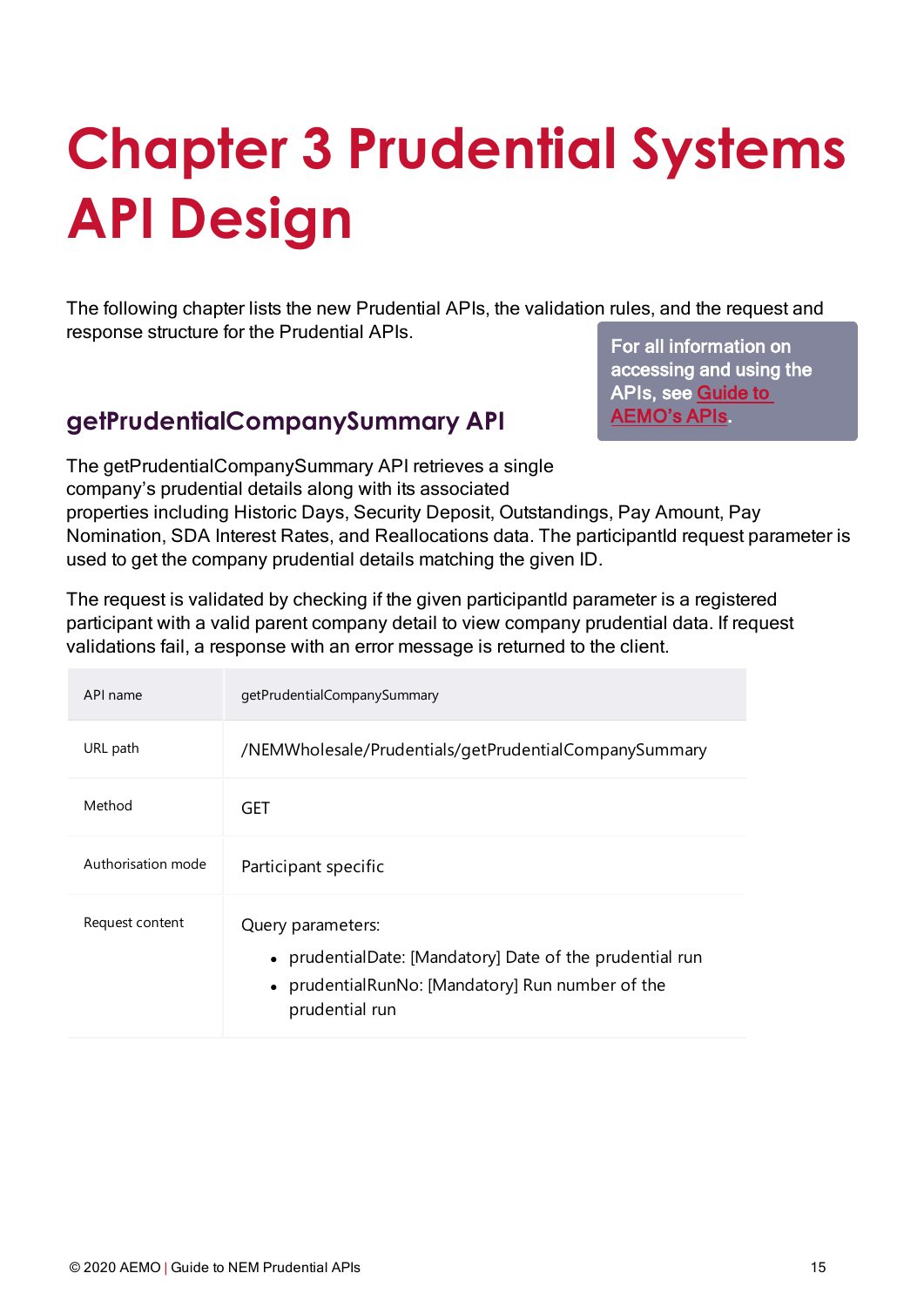| API name         | getPrudentialCompanySummary |
|------------------|-----------------------------|
| Success response | Content Body:               |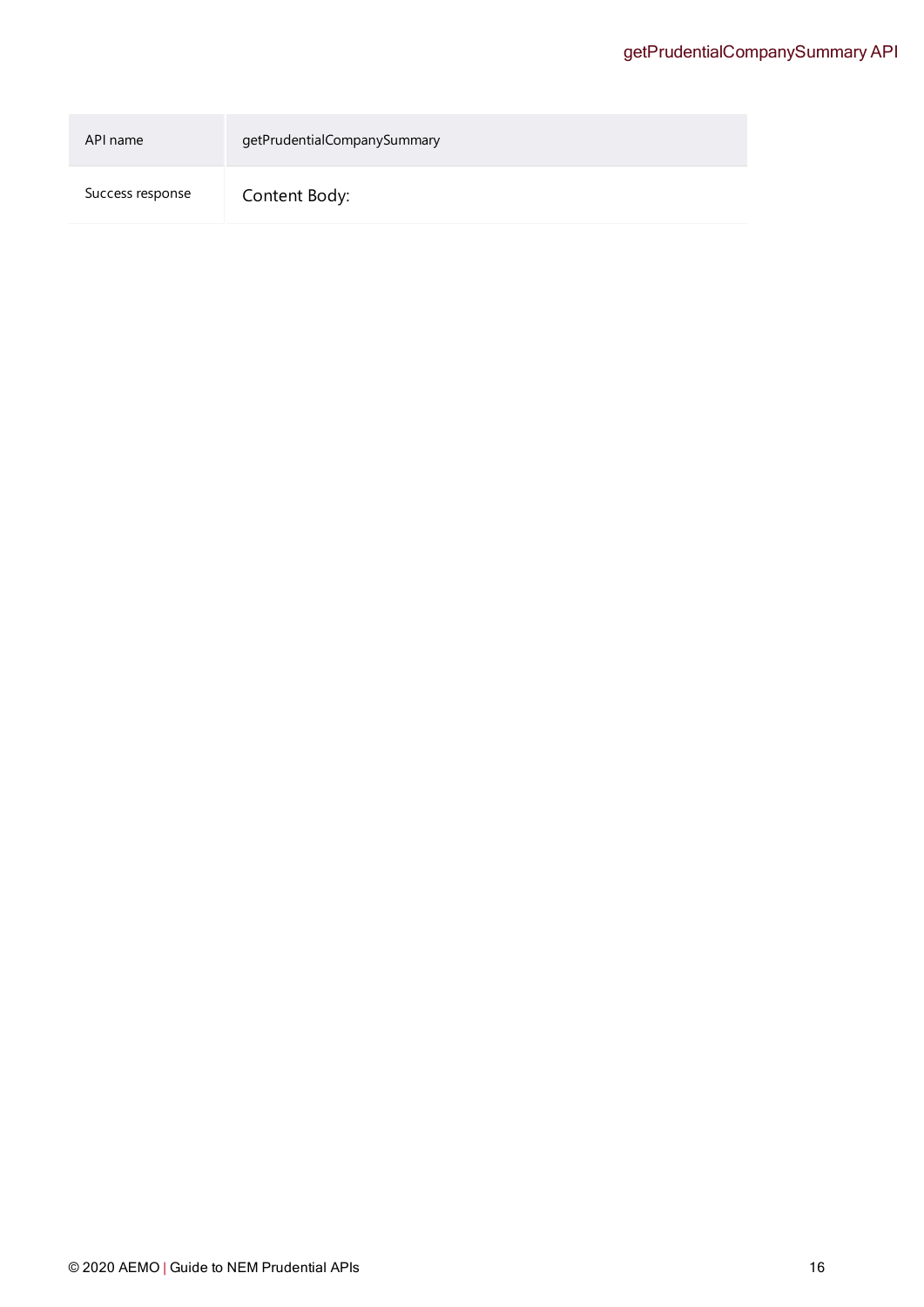API name getPrudentialCompanySummary

{ "data": { "prudentialDate": [datetime], "prudentialRunNo": [integer], "lastChanged": [datetime], "companySummary": { "companyId": [string], "todayOutstandingsPercent": [decimal], "maximumCreditLimit": [decimal], "prudentialMargin": [decimal], "tradingLimit": [decimal], "tradingMargin": [decimal], "outstandings": [decimal], "typicalAccrual": [decimal], "creditSupport": [decimal], "expostReallocBalance": [decimal], "securityDepositProvision": [decimal], "securityDepositOffset": [decimal], "securityDepositBalance": [decimal], "outstandingsReallocations": [decimal], "prudentialException": [bool], "historicDays": [ { "calendarDate": [datetime], "runDateTime": [datetime], "historicOutstandings": [decimal], "historicCreditSupport": [decimal], "historicTradingLimit": [decimal] }], "securityDeposits": [ { "securityDepositId": [string], "participantId": [string], "lodgeDate": [datetime], "maturityDate": [datetime], "interestRate": [decimal], "interestAcctId": [string], "interestCalcType": [string], "amount": [decimal] }], "reallocations": [ { "reallocationId": [string], "participantId" [string], "counterPartyId": [string], "startDate": [datetime], "endDate": [datetime], "reportStartDate": [datetime], "reportEndDate": [datetime], "amount": [decimal] }], "outstandingsWeeks": [ © 2020 AEMO | Guide to NEM Prudential APIs 17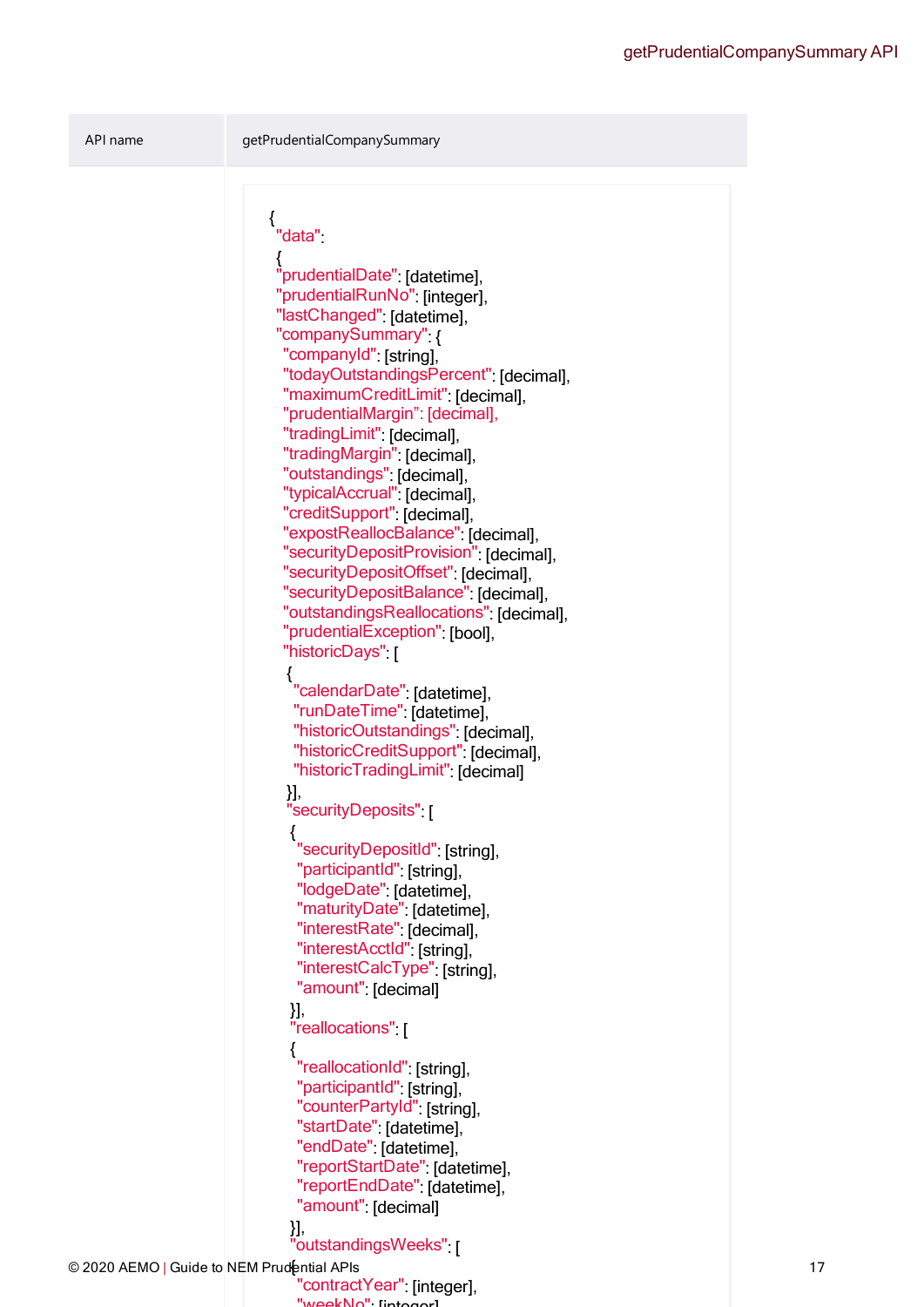API name getPrudentialCompanySummary

Notes

## **Example request**

GET

/NEMWholesale/Prudentials/v1/getPrudentialCompanySummary?participantId=PARTICIP ANTID&prudentialDate=2018-12-19T00:00:00&prudentialRunNo=5 Content-Type: application/json Accept: application/json Accept-Encoding: gzip Content-Length: nnn Content-Encoding: gzip Authorisation: Basic dGVzdG1hbnVhbSpOZK1tY28wMw== X-market: NEM X-initiatingParticipantID: <PARTICIPANTID>

## **Example response**

HTTP/1.1 200 OK Content-Type: application/json Content-Length: nnn Content-Encoding: gzip { "transactionId": "d2d48577-9235-4e0f-a52f-a34515d3b8ea", "data": { "prudentialDate": "2020-01-13T00:00:00", "prudentialRunNo": 4, "lastChanged": "2020-01-13T10:10:05", "companySummary": { "companyId": "COMPANYID", "todayOutstandingsPercent": 0.80000000, "maximumCreditLimit": 2000000.00000000, "prudentialMargin": 1000.00000000, "tradingLimit": 2000000.00000000, "tradingMargin": 7000000.00000000, "outstandings": -5000000.00000000, "typicalAccrual": 900000.00000000, "creditSupport": 4000000.00000000, "expostReallocBalance": 0.00000000, "securityDepositProvision": 10000000.00000000,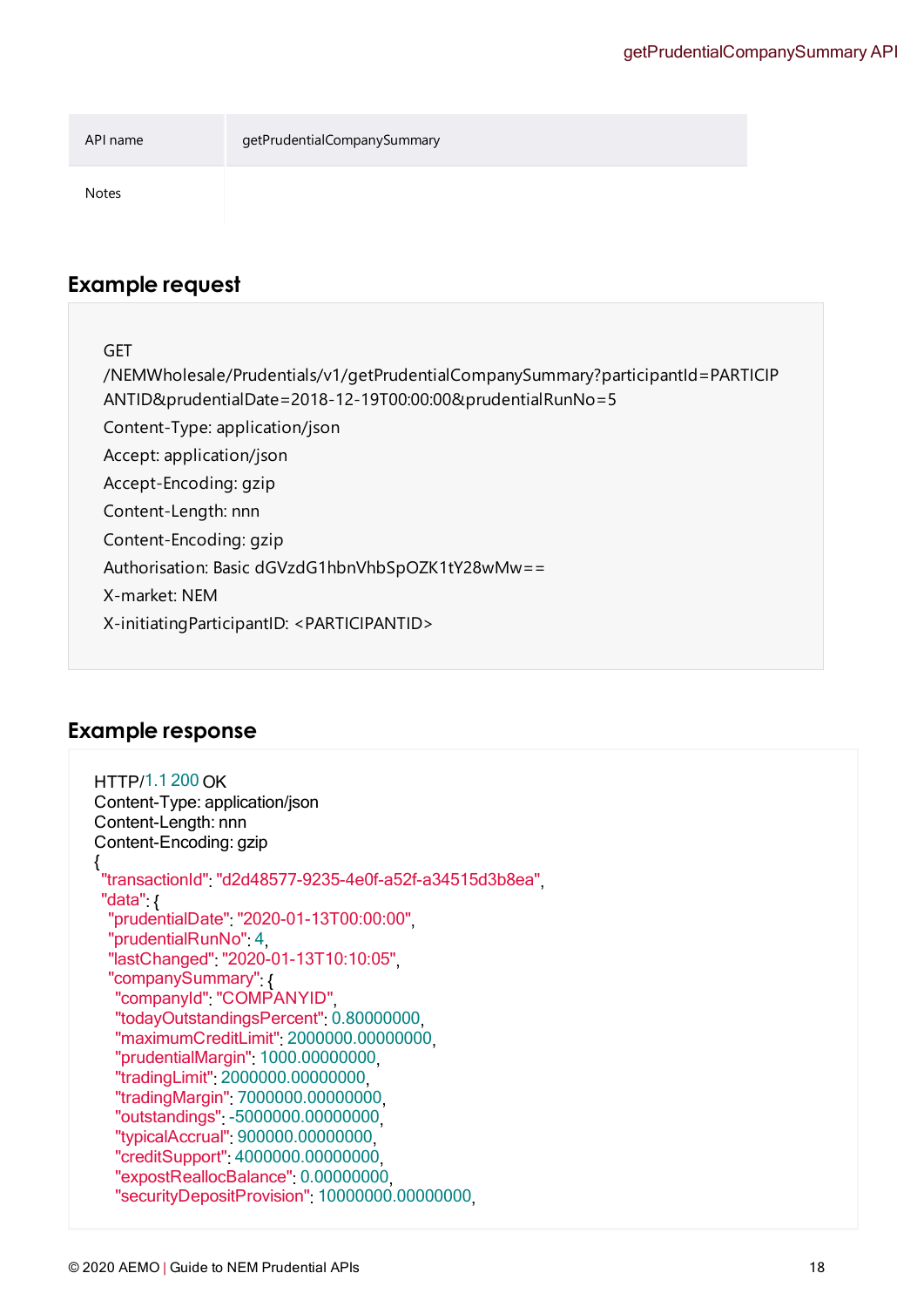```
"securityDepositOffset": -4000000.00000000,
  "securityDepositBalance": 8000000.00000000,
  "outstandingsReallocations": 5000000.00000000,
  "prudentialException": false,
  "historicDays":
   {
    "calendarDate": "2019-12-09T00:00:00",
    "runDateTime": "2019-12-09T15:55:45",
    "historicOutstandings": -2000000.0,
    "historicCreditSupport": 5000000.0,
    "historicTradingLimit": 3000000.00000000
      ],
  "securityDeposits": [
   {
    "securityDepositId": "SECURITY_DEPOSIT_ID",
    "participantId": "COMPANYID",
    "lodgeDate": "2019-12-30T00:00:00",
    "maturityDate": "2020-01-28T00:00:00",
    "interestRate": 0.0,
    "interestAcctId" "ACC_ID",
    "interestCalcType": "FLOATING",
    "amount": -5000000.00000000
      ],
  "reallocations" [
   {
    "reallocationId": "REALLOCATIONID",
    "participantId" "COMPANYID"
    "counterPartyId" "COMPANYID1"
    "startDate": "2019-12-08T00:00:00",
    "endDate": "2020-01-12T00:00:00",
    "reportStartDate": "2019-12-01T00:00:00",
    "reportEndDate": "2020-12-31T00:00:00",
    "amount": 900000.00000000
      ],
  "outstandingsWeeks" [
   {
    "contractYear": 2019,
    "weekNo": 50,
    "billRunNo" "12"
    "runType": "FINAL"
    "companyOutstandingsAmount": -500000.000000,
    "participants" |
     {
      "participantId": "COMPANYID",
      "participantOutstandingsAmount": -500000.000000
                 }
              ]
      ],
  "earlyPaymentNominations": [],
  "earlyPaymentAmount": [],
  "sdaFloatingInterestRates": [
```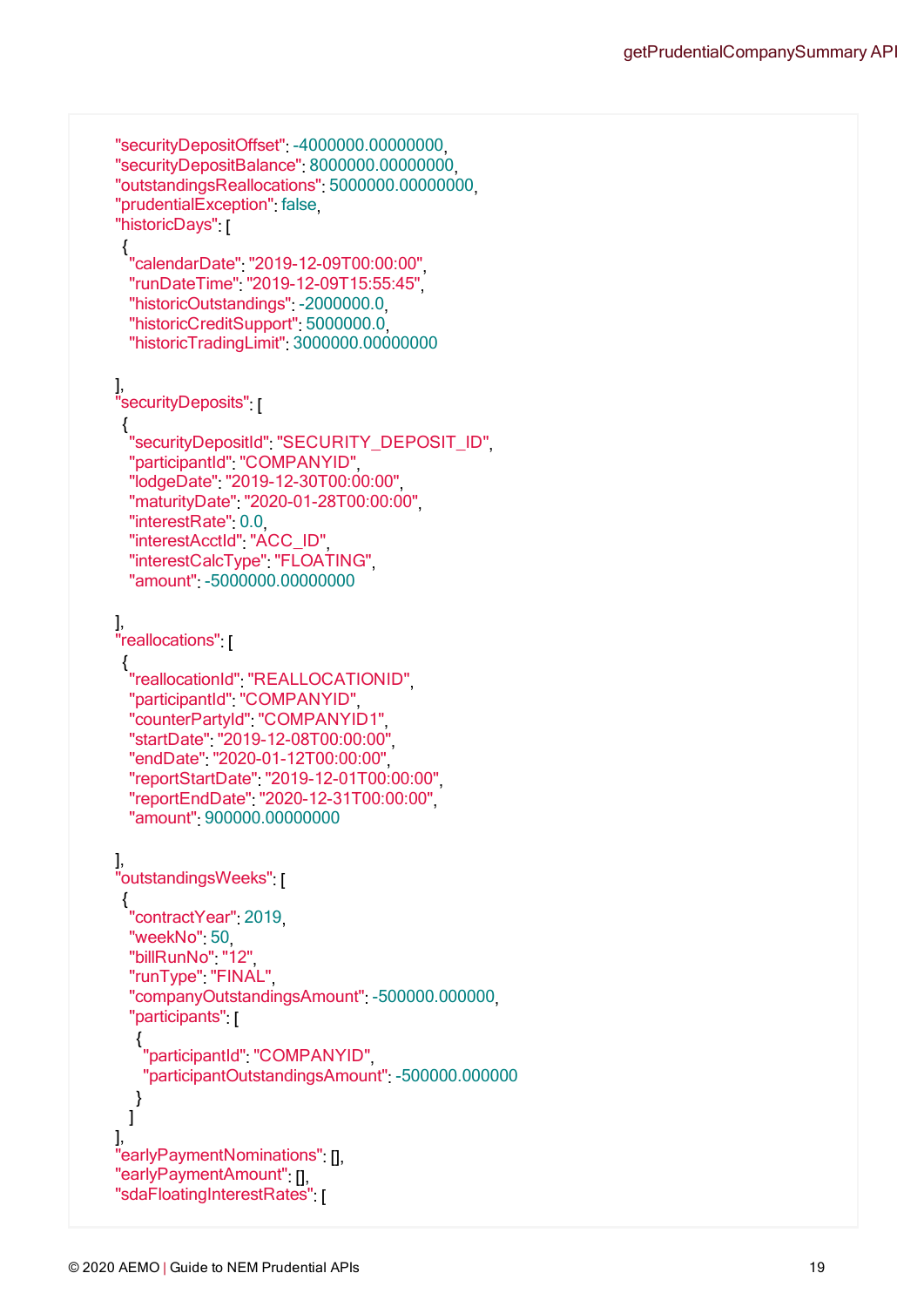{ "participantId": "COMPANYID", "interestAcctId": "ACC\_ID", "effectiveDate": "2019-12-03T00:00:00", "interestRate": 0.90000000 }, { "participantId": "COMPANYID", "interestAcctId": "ACC\_ID", "effectiveDate": "2020-01-07T00:00:00", "interestRate": 0.9000000 } ] } }, "errors": [], "warnings": [] }

# <span id="page-19-0"></span>**getCumulativePrice API**

The getCumulativePrice API retrieves cumulative and average price for each region.

| API name           | getCumulativePrice                           |
|--------------------|----------------------------------------------|
| URL path           | /NEMWholesale/Prudentials/getCumulativePrice |
| Method             | GET                                          |
| Authorisation mode | Authenticated user                           |
| Request content    | No input necessary                           |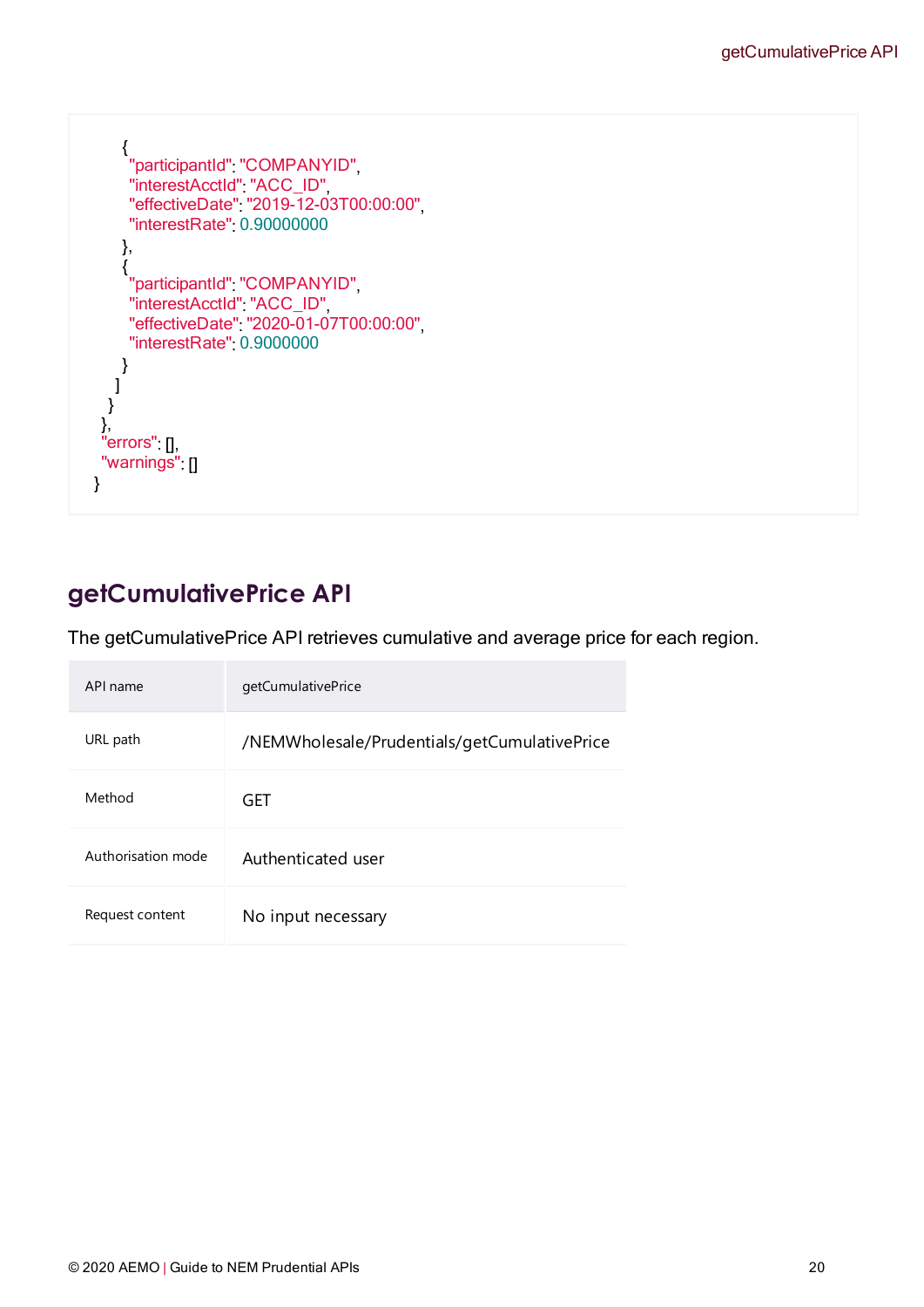| API name         | getCumulativePrice                                                                                                                    |
|------------------|---------------------------------------------------------------------------------------------------------------------------------------|
| Success response | Content Body:<br>"data"<br>"cumulativePrices"  <br>"regionId": [string],<br>"cumulativePrice": [decimal],<br>"averagePrice" [decimal] |

Notes

### **Example request**

GET /NEMWholesale/Prudentials/v1/getCumulativePrice Content-Type: application/json Accept: application/json Accept-Encoding: gzip Content-Length: nnn Content-Encoding: gzip Authorisation: Basic dGVzdG1hbnVhbSpOZK1tY28wMw== X-market: NEM X-initiatingParticipantID: <PARTICIPANTID>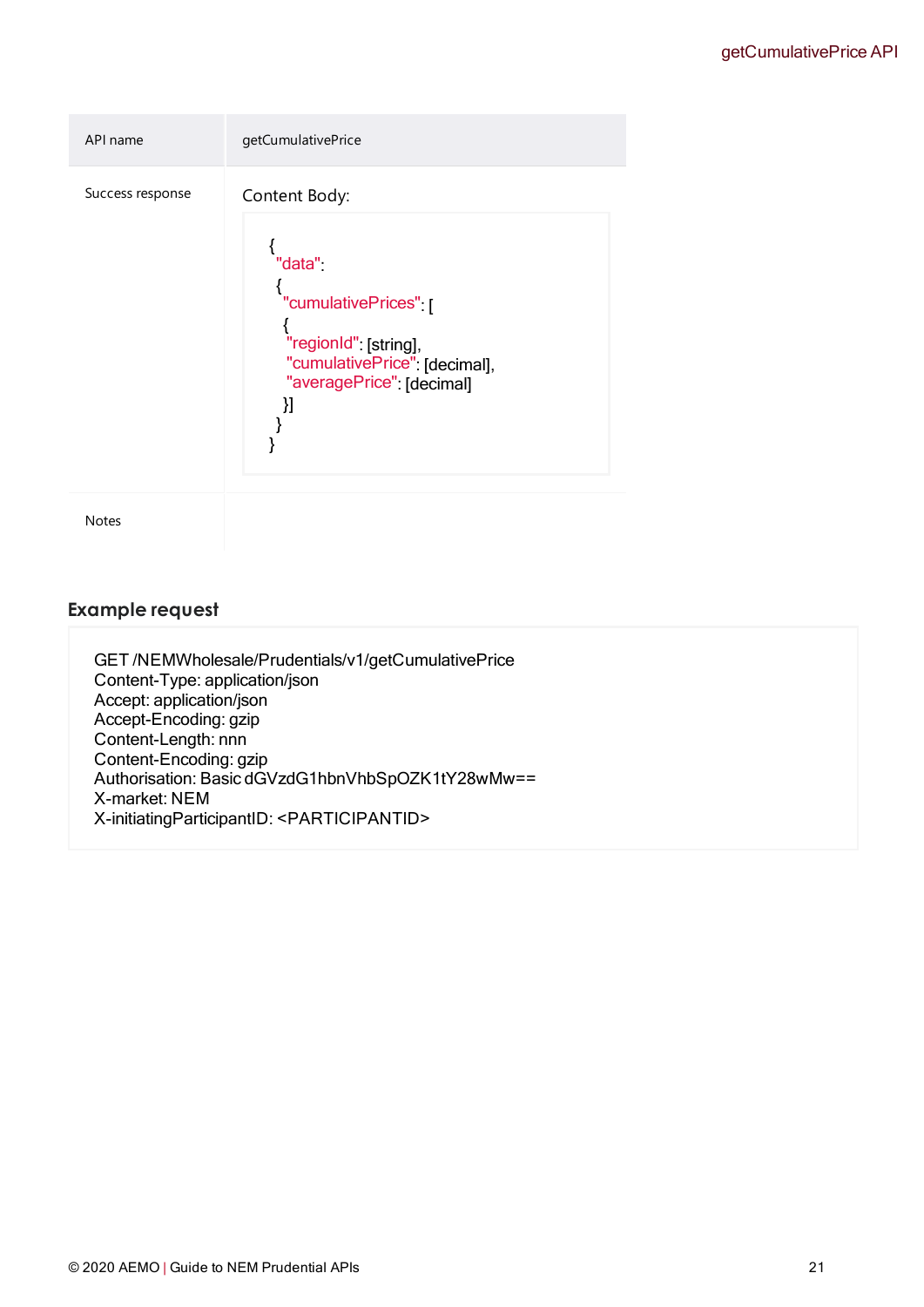### **Example response**

```
HTTP/1.1 200 OK
  HTTP/1.1 200 OK 
  Content-Type: application/json 
  Content-Length: nnn 
  Content-Encoding: gzip 
  {
   "transactionId": "03886027-b00f-4f23-bcff-00000d415e0d",
  "data" {
    "cumulativePrices": [
     {
      "regionId": "NSW1",
      "cumulativePrice": 30000.00000,
      "averagePrice": 0.0
           },
     {
      "regionId": "QLD1",
      "cumulativePrice": 30000.00000,
      "averagePrice": 0.0
           },
     {
      "regionId": "SA1",
      "cumulativePrice": 30000.00000,
      "averagePrice": 0.0
          },
     {
      "regionId": "TAS1",
      "cumulativePrice": 20000.00000,
      "averagePrice": 0.0
           },
     {
      "regionId": "VIC1",
      "cumulativePrice": 30000.00000,
      "averagePrice": 0.0
          }
       ]
    },
   "errors": [],
   "warnings": []
 }
```
## <span id="page-21-0"></span>**getPrudentialCalendar API**

The getPrudentialCalendar API retrieves the Billing calendar entries for each Billing run contributing to the prudential outstandings.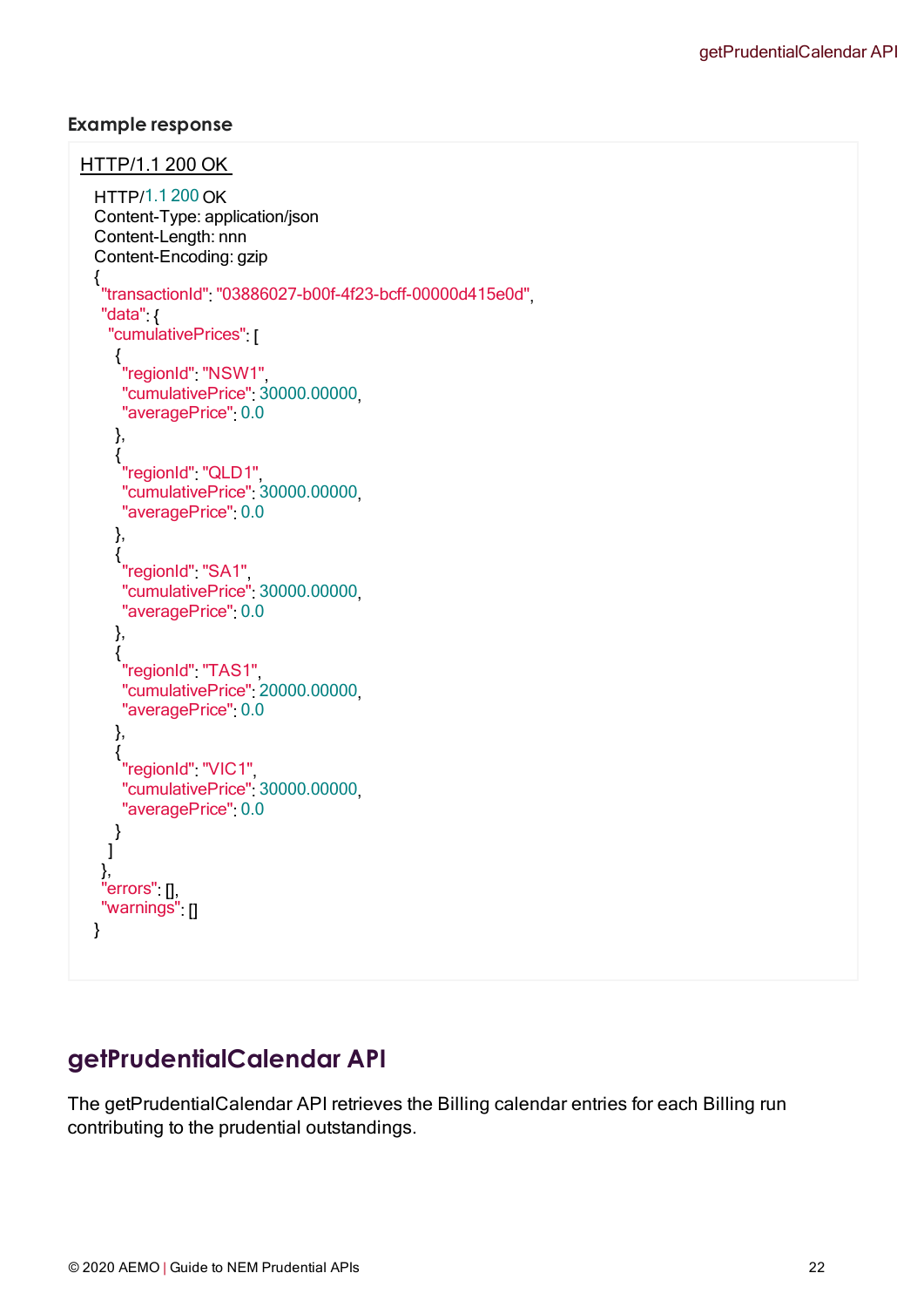| API name           | getPrudentialCalendar                                                                                                                                                       |
|--------------------|-----------------------------------------------------------------------------------------------------------------------------------------------------------------------------|
| URL path           | /NEMWholesale/Prudentials/getPrudentialCalendar                                                                                                                             |
| Method             | <b>GET</b>                                                                                                                                                                  |
| Authorisation mode | Authenticated user                                                                                                                                                          |
| Request content    | Query parameters:<br>• prudentialDate: [Mandatory] Date of the prudential run<br>prudentialRunNo: [Mandatory] Run number of the<br>$\bullet$<br>prudential run              |
| Success response   | Content Body:<br>{<br>"data"<br>"calendarEntries" [<br>"billingDateId": [string],<br>"contractYear" [integer],<br>"weekNo": [integer],<br>"nextDate": [datetime]<br>}]<br>} |
| <b>Notes</b>       |                                                                                                                                                                             |

## **Example request**

**GET** /NEMWholesale/Prudentials/v1/getPrudentialCalendar?participantId=PARTICIPANTID& prudentialDate=2019-12-19T00:00:00&prudentialRunNo=5 Content-Type: application/json Accept: application/json Accept-Encoding: gzip Content-Length: nnn Content-Encoding: gzip Authorisation: Basic dGVzdG1hbnVhbSpOZK1tY28wMw== X-market: NEM X-initiatingParticipantID: <PARTICIPANTID>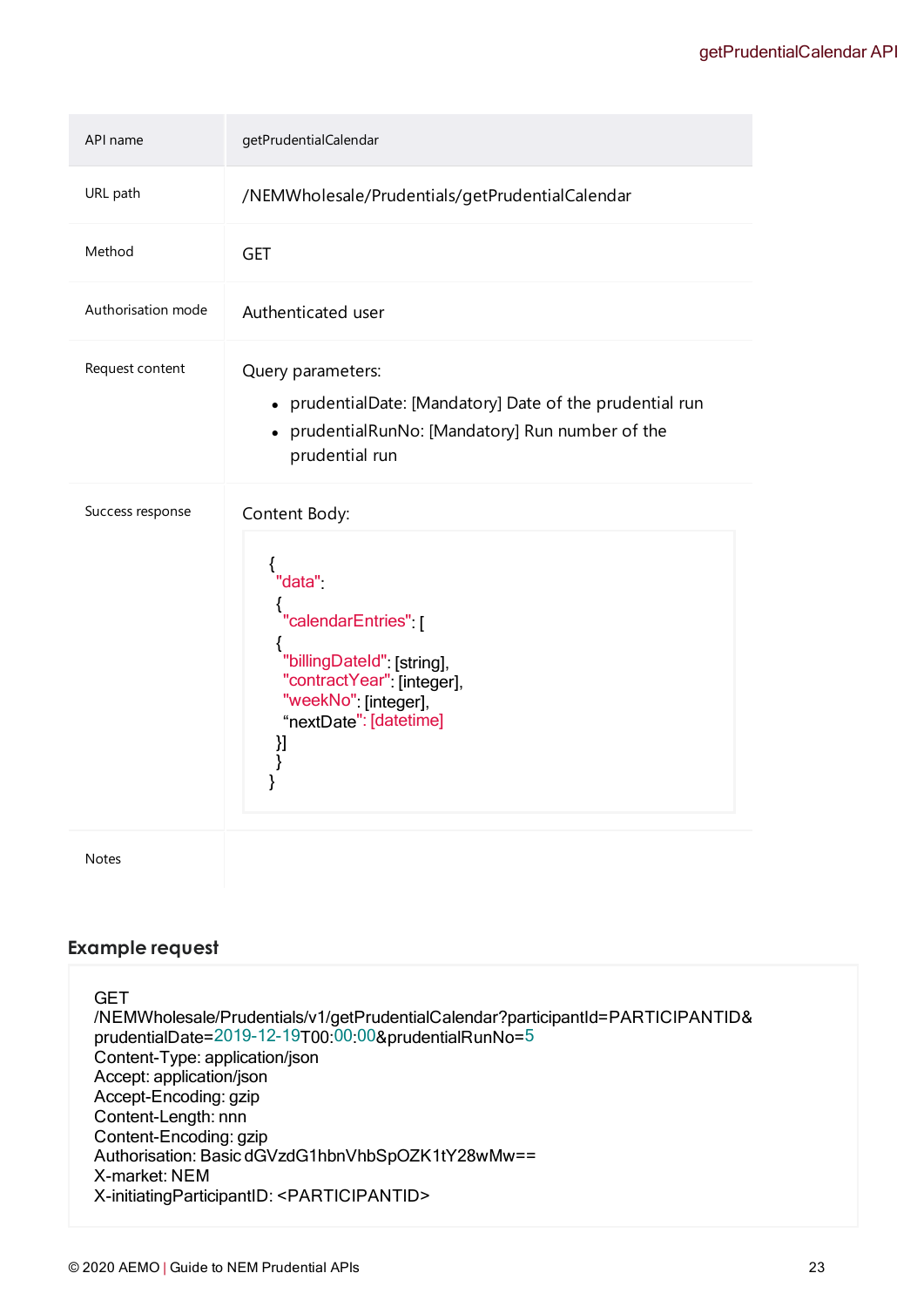### **Example response**

```
HTTP/1.1 200 OK 
Content-Type: application/json 
Content-Length: nnn 
Content-Encoding: gzip 
{
 "transactionId": "e0000000-b000-000c-00b7-fd8a9575e84b",
 "data" {
  "calendarEntries":
   {
    "billingDateId": "FINAL",
    "contractYear" 2019
    "weekNo": 52,
    "nextDate": "2020-01-23T00:00:00"
        },
   {
    "billingDateId": "PRELIMINARY",
    "contractYear": 2020,
    "weekNo" 3
    "nextDate": "2020-01-24T00:00:00"
         },
   {
    "billingDateId": "SETTLEMENT",
    "contractYear": 2019,
    "weekNo" 51,
   "nextDate": "2020-01-22T00:00:00"
        }
     ]
  },
 "errors": [],
 "warnings": []
}
```
# <span id="page-23-0"></span>**getPrudentialRunVersion API**

The getPrudentialRunVersion API retrieves the latest prudential run number and date.

| API name | getPrudentialRunVersion                           |
|----------|---------------------------------------------------|
| URL path | /NEMWholesale/Prudentials/getPrudentialRunVersion |
| Method   | GFT                                               |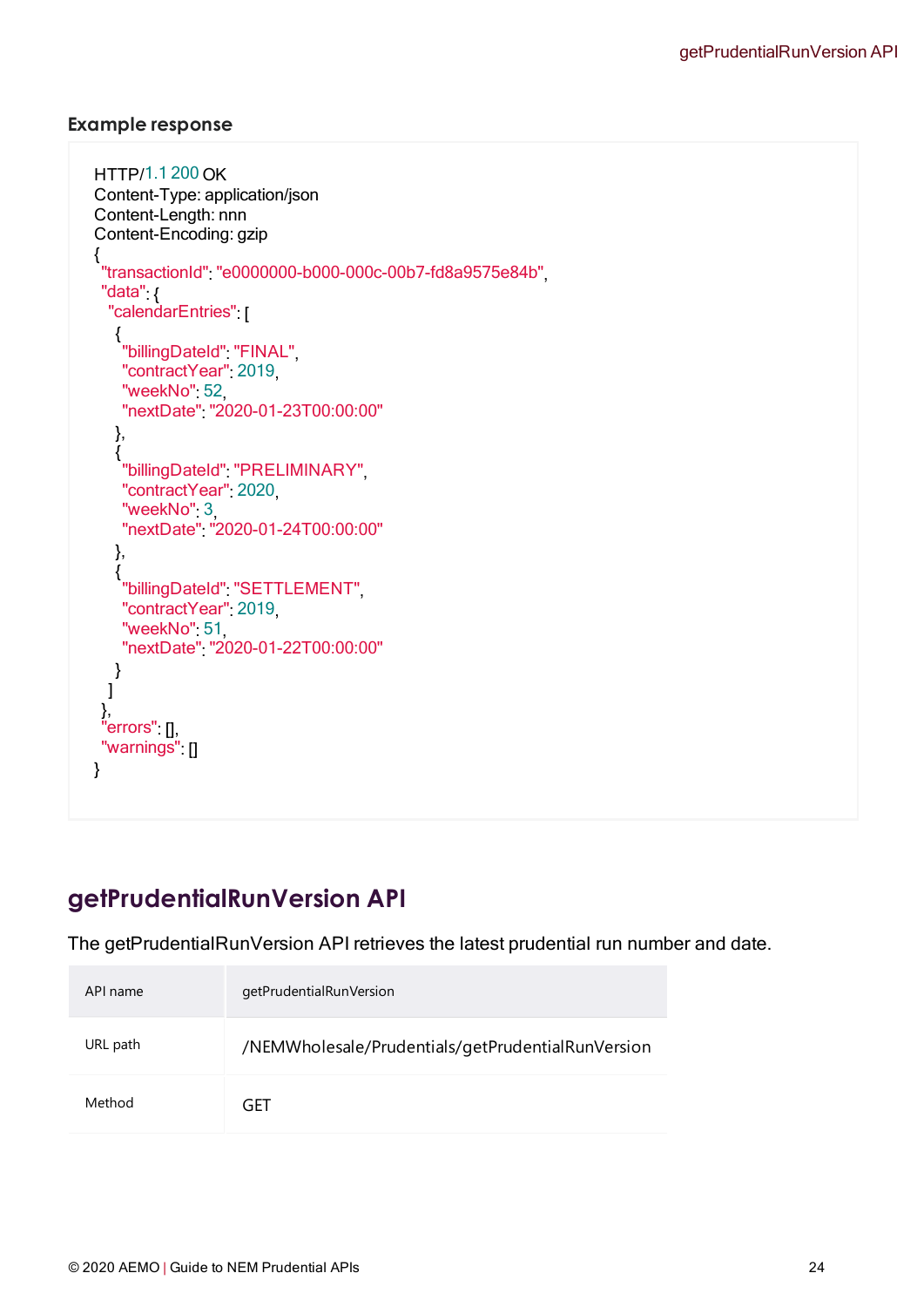| API name           | getPrudentialRunVersion                                                                                                                                            |
|--------------------|--------------------------------------------------------------------------------------------------------------------------------------------------------------------|
| Authorisation mode | Authenticated user                                                                                                                                                 |
| Request content    | No input necessary                                                                                                                                                 |
| Success response   | Content Body:<br>"data"<br>1<br>"prudentialDate": [datetime],<br>"prudentialRunNo": [integer],<br>"latestTradingInterval": [datetime],<br>"lastChanged" [datetime] |

Notes

### **Example request**

GET /NEMWholesale/Prudentials/v1/getPrudentialRunVersion Content-Type: application/json Accept: application/json Accept-Encoding: gzip Content-Length: nnn Content-Encoding: gzip Authorisation: Basic dGVzdG1hbnVhbSpOZK1tY28wMw== X-market: NEM X-initiatingParticipantID: <PARTICIPANTID>

### **Example response**

```
HTTP/1.1 200 OK 
Content-Type: application/json 
Content-Length: nnn 
Content-Encoding: gzip 
{
 "transactionId": "e0000000-b000-000c-00b7-fd8a9575e84b",
 "data": {
 "prudentialDate": "2018-12-19T00:00:00",
  "prudentialRunNo": 5,
  "latestTradingInterval": "2018-12-20T11:00:00",
```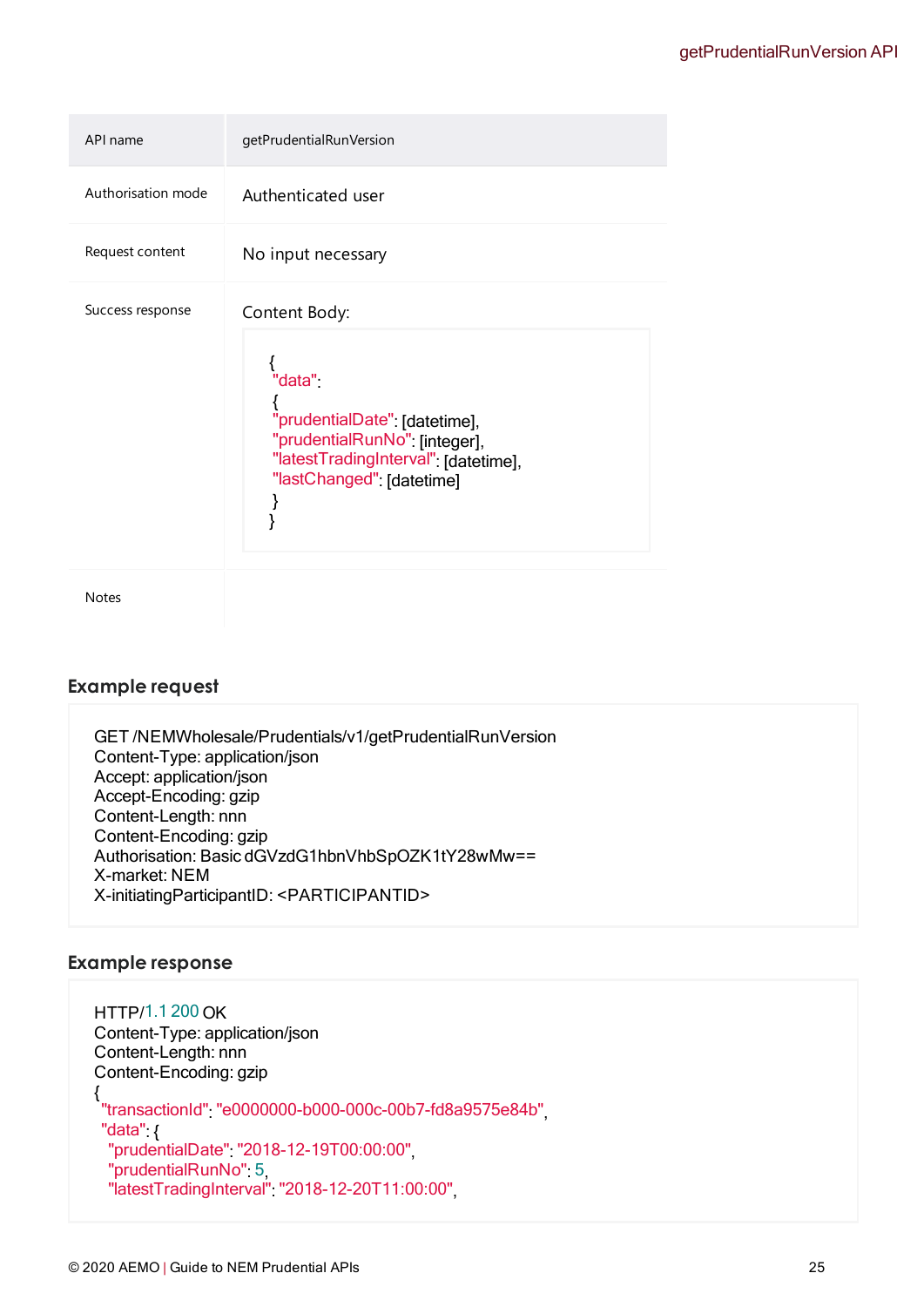```
"lastChanged": "2018-12-19T10:25:05"
  },
 "errors": [],
 "warnings": []
}
```
# <span id="page-25-0"></span>**getForecastCompanySummary API**

<span id="page-25-1"></span>The getForecastCompanySummary API retrieves the forecast prudential details for a single company, along with the associated properties including Trading Margin, Outstandings, POE data. The participantId request parameter is used to retrieve the company prudential matching the given ID for the forecastRun and forecastDate parameters.

The request is validated by checking if the given participantid parameter is a registered participant with a valid parent company detail. If request validations fail, a response with an error message is returned to the client.

| API name           | getForecastCompanySummary                                                                                                                  |
|--------------------|--------------------------------------------------------------------------------------------------------------------------------------------|
| URL path           | /NEMWholesale/Prudentials/getForecastCompanySummary                                                                                        |
| Method             | GET                                                                                                                                        |
| Authorisation mode | Participant specific                                                                                                                       |
| Request content    | Query parameters:<br>• forecastDate: [Mandatory] Forecast date for the<br>forecast run<br>• forecastRunNo: [Mandatory] Forecast run number |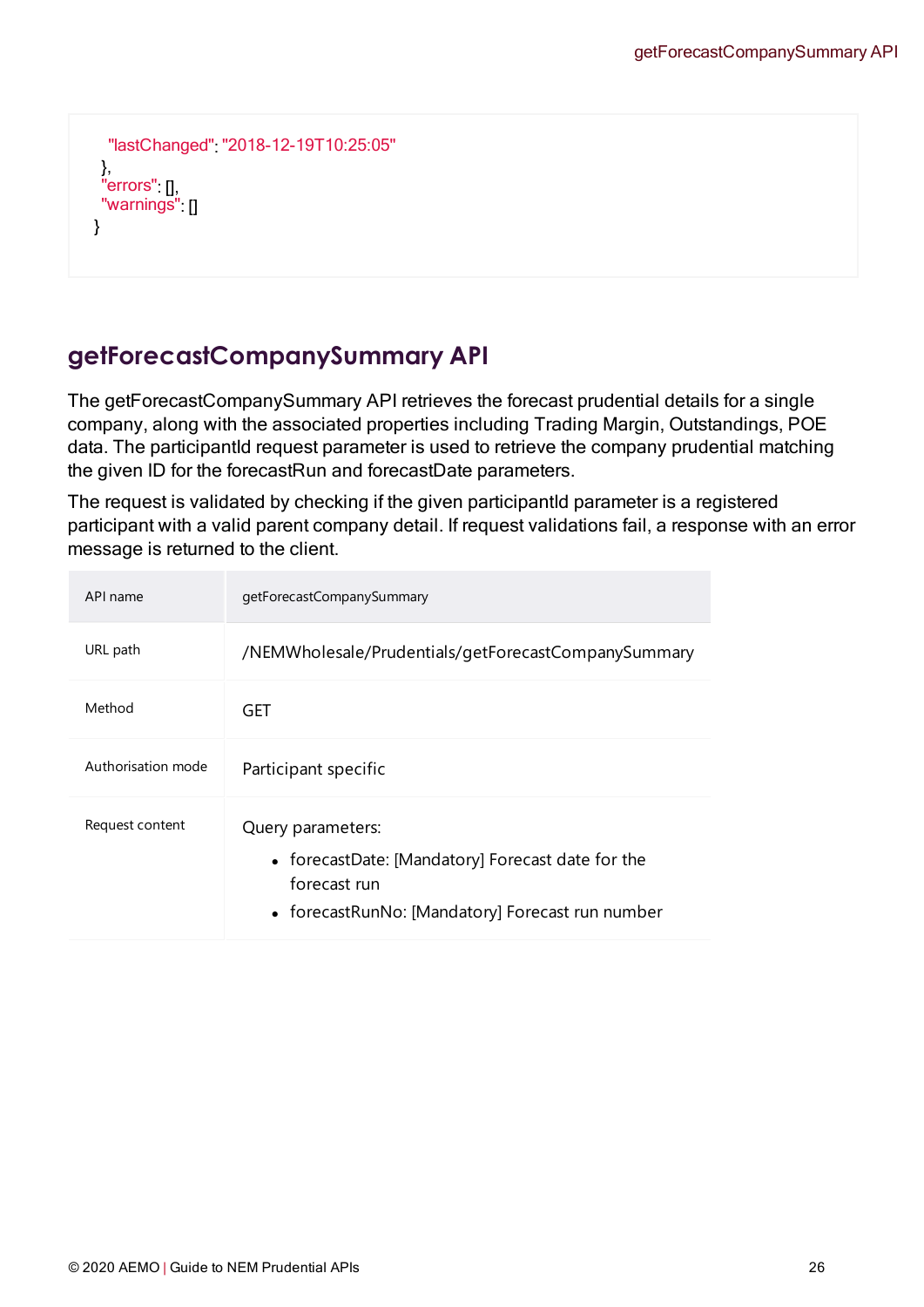| API name         | getForecastCompanySummary                                                                                                                                                                                                                                                                                                                                                 |
|------------------|---------------------------------------------------------------------------------------------------------------------------------------------------------------------------------------------------------------------------------------------------------------------------------------------------------------------------------------------------------------------------|
| Success response | Content Body:<br>"data"<br>"companyld" [string],<br>"companyName": [string],<br>"currentTradingMargin" [decimal],<br>"currentOutstandings": [decimal],<br>"poe10TradingMargin" [decimal],<br>"poe10Outstandings": [decimal],<br>"poe50TradingMargin": [decimal],<br>"poe50Outstandings": [decimal],<br>"poe90TradingMargin": [decimal],<br>"poe90Outstandings": [decimal] |
|                  |                                                                                                                                                                                                                                                                                                                                                                           |

Notes

### **Example request**

**GET** /NEMWholesale/Prudentials/v1/getForecastCompanySummary?participantId=PARTICIPAN TID&forecastDate=2019-12-19T00:00:00&forecastRunNo=5 Content-Type: application/json Accept: application/json Accept-Encoding: gzip Content-Length: nnn Content-Encoding: gzip Authorisation: Basic dGVzdG1hbnVhbSpOZK1tY28wMw== X-market: NEM X-initiatingParticipantID: <PARTICIPANTID>

### **Example response**

```
HTTP/1.1 200 OK 
Content-Type: application/json 
Content-Length: nnn 
Content-Encoding: gzip 
{
 "transactionId": "e0000000-b000-000c-00b7-fd8a9575e84b",
 "data": {
```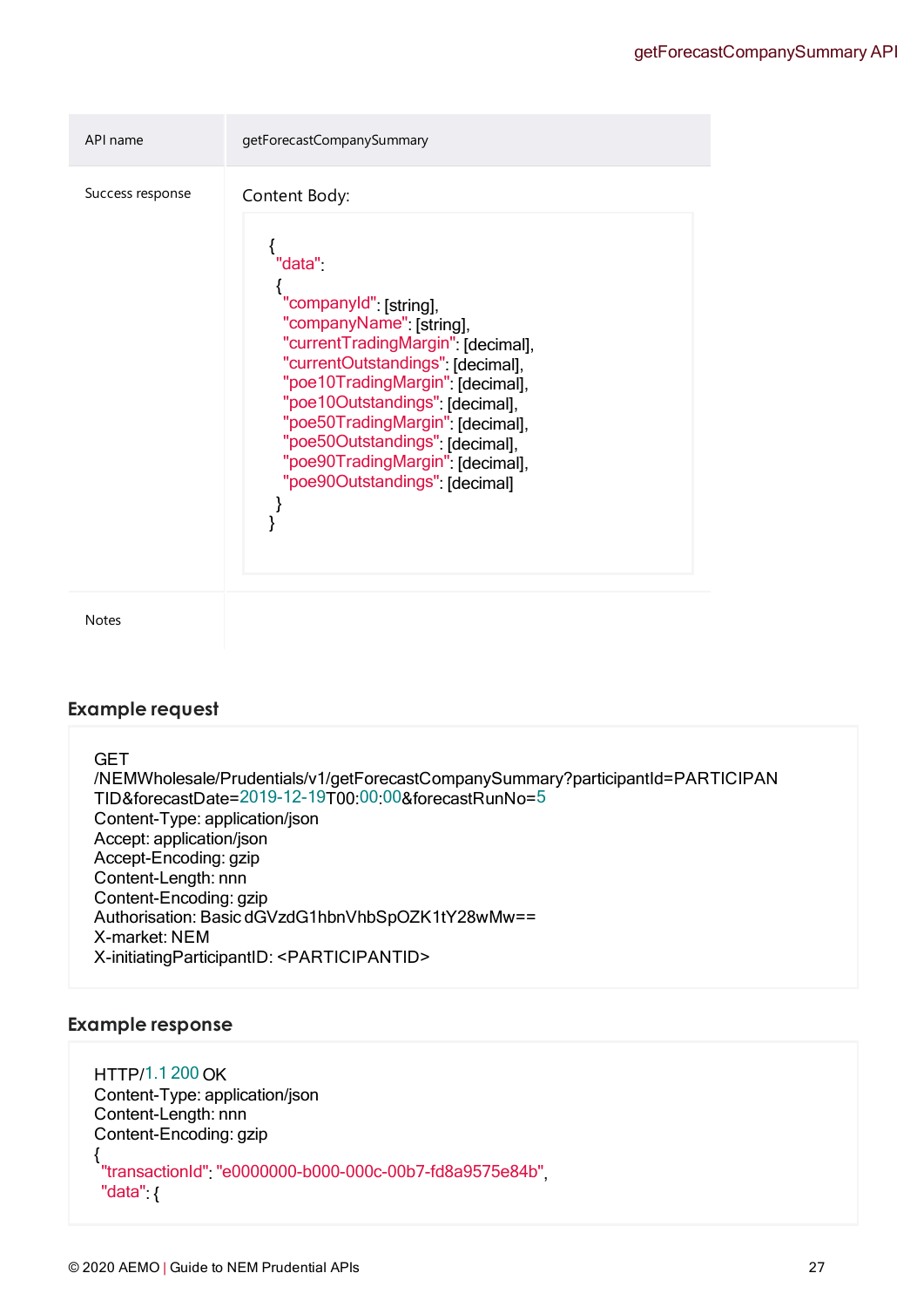```
"companyId": "COMPANYID",
 "companyName": "COMPANYNAME",
 "currentTradingMargin": 10000000.000000,
 "currentOustandings": -3000000.000000,
 "poE10TradingMargin": 0.0,
 "poE10Outstandings": 0.0,
 "poE50TradingMargin": 0.0,
 "poE50Outstandings": 0.0,
 "poE90TradingMargin": 0.0,
 "poE90Outstandings": 0.0
  },
 "errors": [],
 "warnings": []
}
```
# <span id="page-27-0"></span>**getForecastRegionalPrice API**

The getForecastRegionalPrice API retrieves regional price data for each PoE forecast type with the highest prices calculated for POE50 type and regional reference prices calculated for POE50 forecast type for each region. The forecastRun and forecastDate request parameters are used to retrieve the regional price data.

| API name           | getForecastRegionalPrice                                                                                                                     |
|--------------------|----------------------------------------------------------------------------------------------------------------------------------------------|
| URL path           | /NEMWholesale/Prudentials/getForecastRegionalPrice                                                                                           |
| Method             | GET                                                                                                                                          |
| Authorisation mode | Authenticated user                                                                                                                           |
| Request content    | Query parameters:<br>• forecastDate: [Mandatory] Forecast date for the<br>forecast run.<br>• forecastRunNo: [Mandatory] Forecast run number. |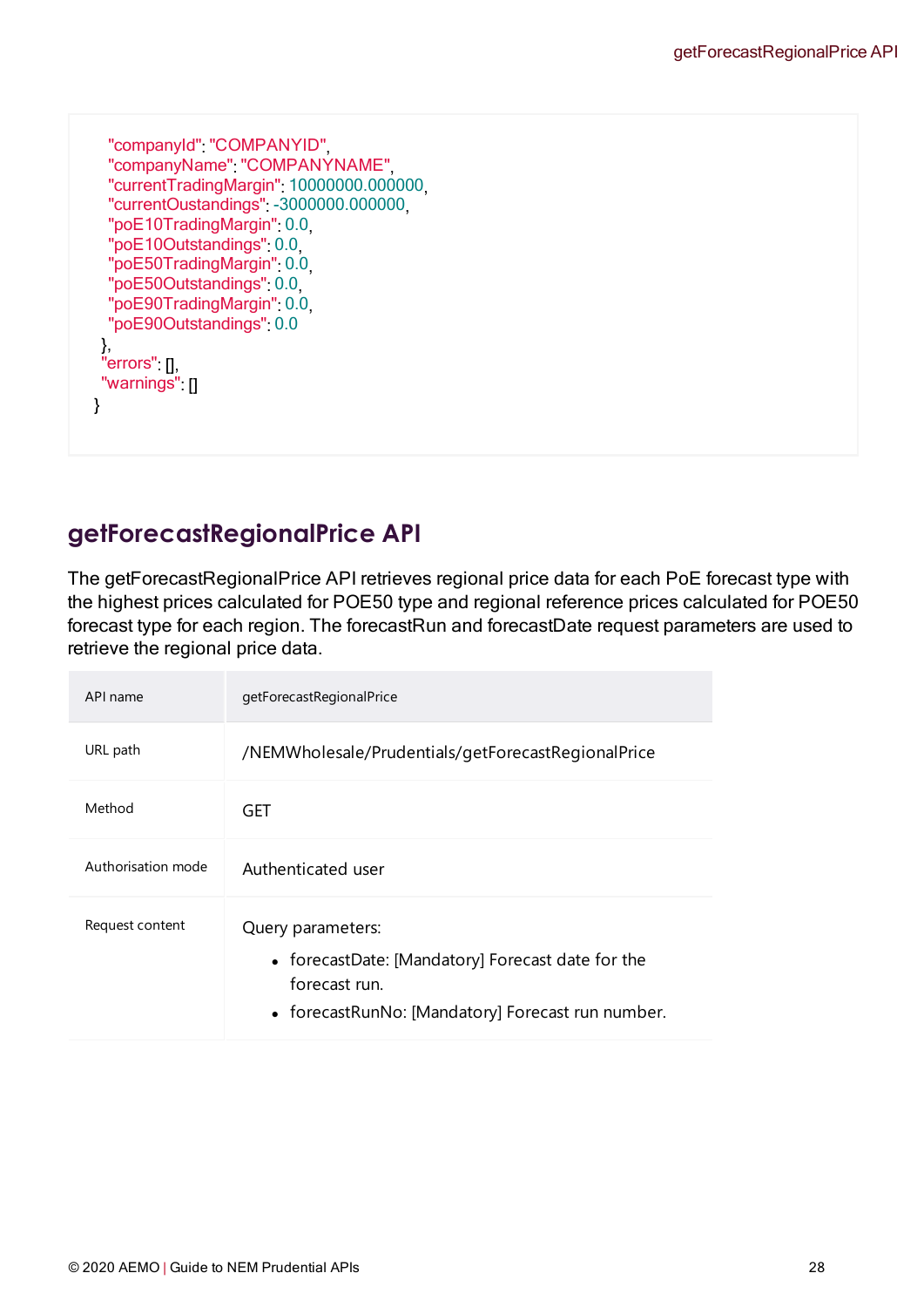| API name         | getForecastRegionalPrice                                                                                                                                                                                                                                                                                                                                                                                                                                                                           |
|------------------|----------------------------------------------------------------------------------------------------------------------------------------------------------------------------------------------------------------------------------------------------------------------------------------------------------------------------------------------------------------------------------------------------------------------------------------------------------------------------------------------------|
| Success response | Content Body:<br>"data"<br>$\left\{ \right.$ "regions" $\left. \right[$<br>"highestPriceInterval": [datetime],<br>"highestRRP" [decimal],<br>"cumulativeRRP": [decimal],<br>"totalCurrentCumulativeDemand": [decimal],<br>"totalPOE10ForecastDemand": [decimal],<br>"totalPOE50ForecastDemand" [decimal],<br>"totalPOE90ForecastDemand": [decimal],<br>"regionId": [string],<br>"intervals"  <br>"intervalDateTime": [datetime],<br>"forecastDemand": [decimal],<br>"forecastRRP": [decimal]<br>}] |

Notes

### **Example request**

### **GET**

/NEMWholesale/Prudentials/v1/getForecastRegionalPrice?participantId=PARTICIPANT ID&forecastDate=2018-12-19T00:00:00&forecastRunNo=5 Content-Type: application/json Accept: application/json Accept-Encoding: gzip Content-Length: nnn Content-Encoding: gzip Authorisation: Basic dGVzdG1hbnVhbSpOZK1tY28wMw== X-market: NEM X-initiatingParticipantID: <PARTICIPANTID>

### **Example response**

### HTTP/1.1 200 OK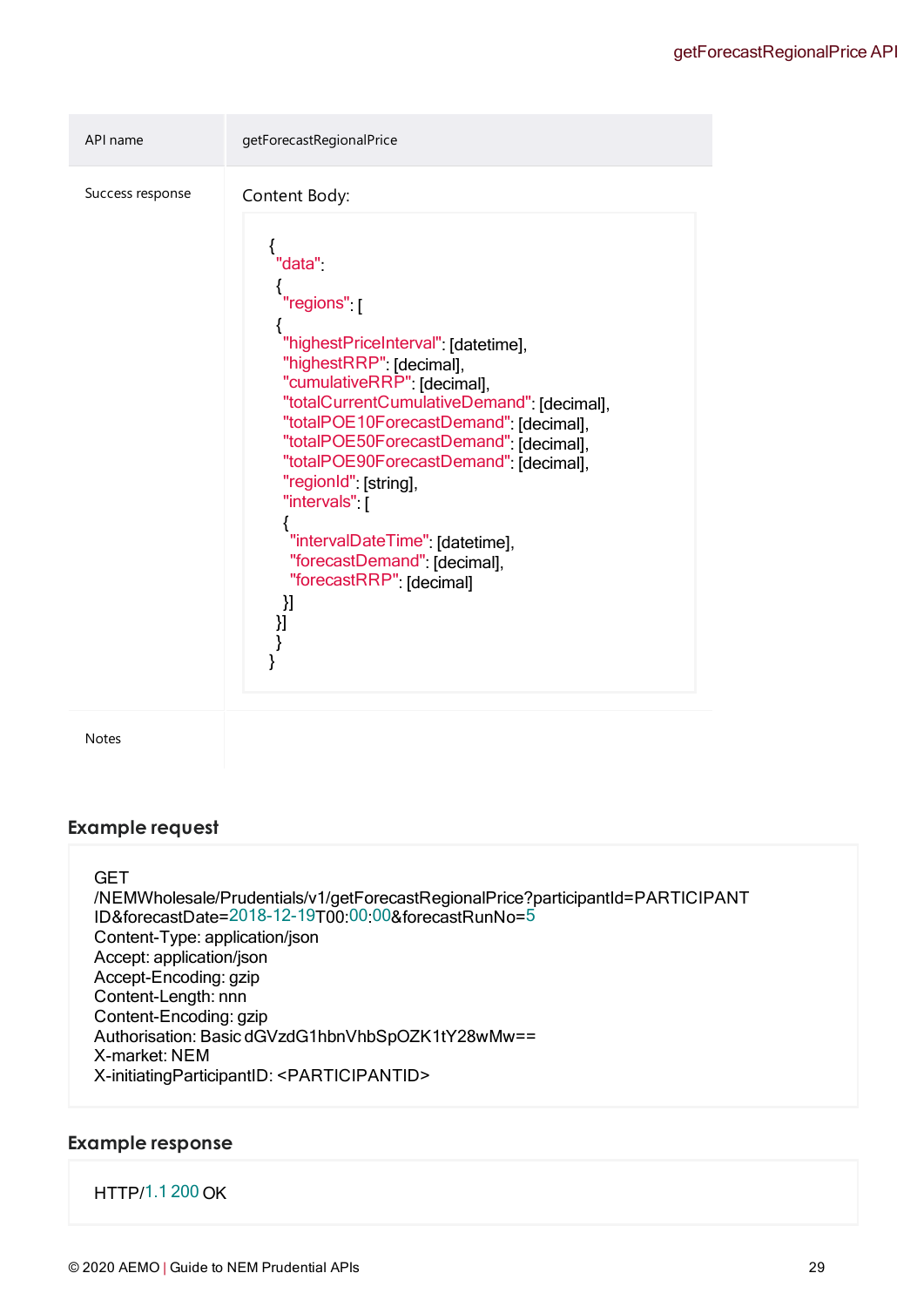```
Content-Type: application/json 
Content-Length: nnn 
Content-Encoding: gzip 
{
 "transactionId": "e0000000-b000-000c-00b7-fd8a9575e84b",
 "data": {
  "regions" |
   {
    "highestPriceInterval": "2018-12-19T15:00:00",
   "highestRRP": 200.00000000,
   "cumulativeRRP": 30000.00000,
    "totalCurrentCumulativeDemand": 200000.00000000,
    "totalPOE10ForecastDemand": 400000.00000000,
   "totalPOE50ForecastDemand": 300000.00000000,
   "totalPOE90ForecastDemand": 300000.00000000,
    "regionId" "NSW1"
    "intervals" [
     {
      "intervalDateTime": "2018-12-19T00:30:00",
     "forecastDemand": 7000.00000000,
     "forecastRRP": 60.00000000
              },
     {
      "intervalDateTime": "2018-12-19T01:00:00",
     "forecastDemand": 7000.00000000,
     "forecastRRP": 60.00000000
              },
     {
      "intervalDateTime": "2018-12-19T01:30:00",
     "forecastDemand": 6000.00000000,
     "forecastRRP": 50.00000000
              }
          ]
         }
     ]
  },
 "errors": [],
 "warnings": []
}
```
## <span id="page-29-0"></span>**getForecastRevenue API**

The getForecastRevenue API retrieves revenue data for the supplied forecastRunNo and forecastDate request parameters.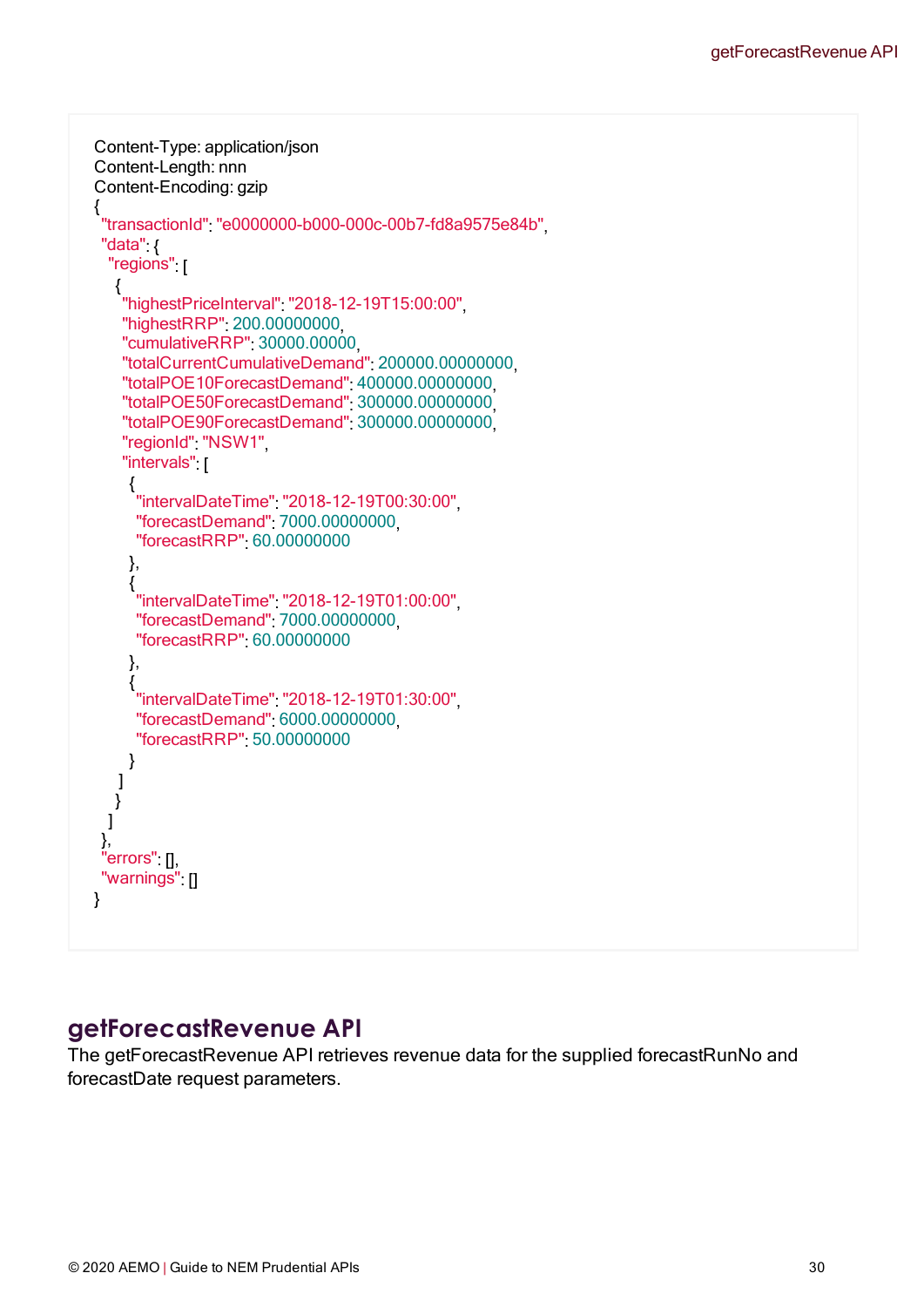| API name           | getForecastRevenue                                                                                                                               |
|--------------------|--------------------------------------------------------------------------------------------------------------------------------------------------|
| URL path           | /NEMWholesale/Prudentials/getForecastRevenue                                                                                                     |
| Method             | <b>GET</b>                                                                                                                                       |
| Authorisation mode | Authenticated user                                                                                                                               |
| Request content    | Query parameters:<br>• forecastDate: [Mandatory] Forecast date for the<br>forecast run.<br>• forecastRunNo: [Mandatory] Forecast run number.     |
| Success response   | Content Body:<br>"data"<br>"revenueSinceMidnight": [decimal],<br>"revenueLastHour": [decimal],<br>"revenueForecastForToday": [decimal]<br>}<br>} |
| <b>Notes</b>       |                                                                                                                                                  |

### **Example request**

**GET** /NEMWholesale/Prudentials/v1/getForecastRevenue?participantId=PARTICIPANTID&for ecastDate=2018-12-19T00:00:00&forecastRunNo=5 Content-Type: application/json Accept: application/json Accept-Encoding: gzip Content-Length: nnn Content-Encoding: gzip Authorisation: Basic dGVzdG1hbnVhbSpOZK1tY28wMw== X-market: NEM X-initiatingParticipantID: <PARTICIPANTID>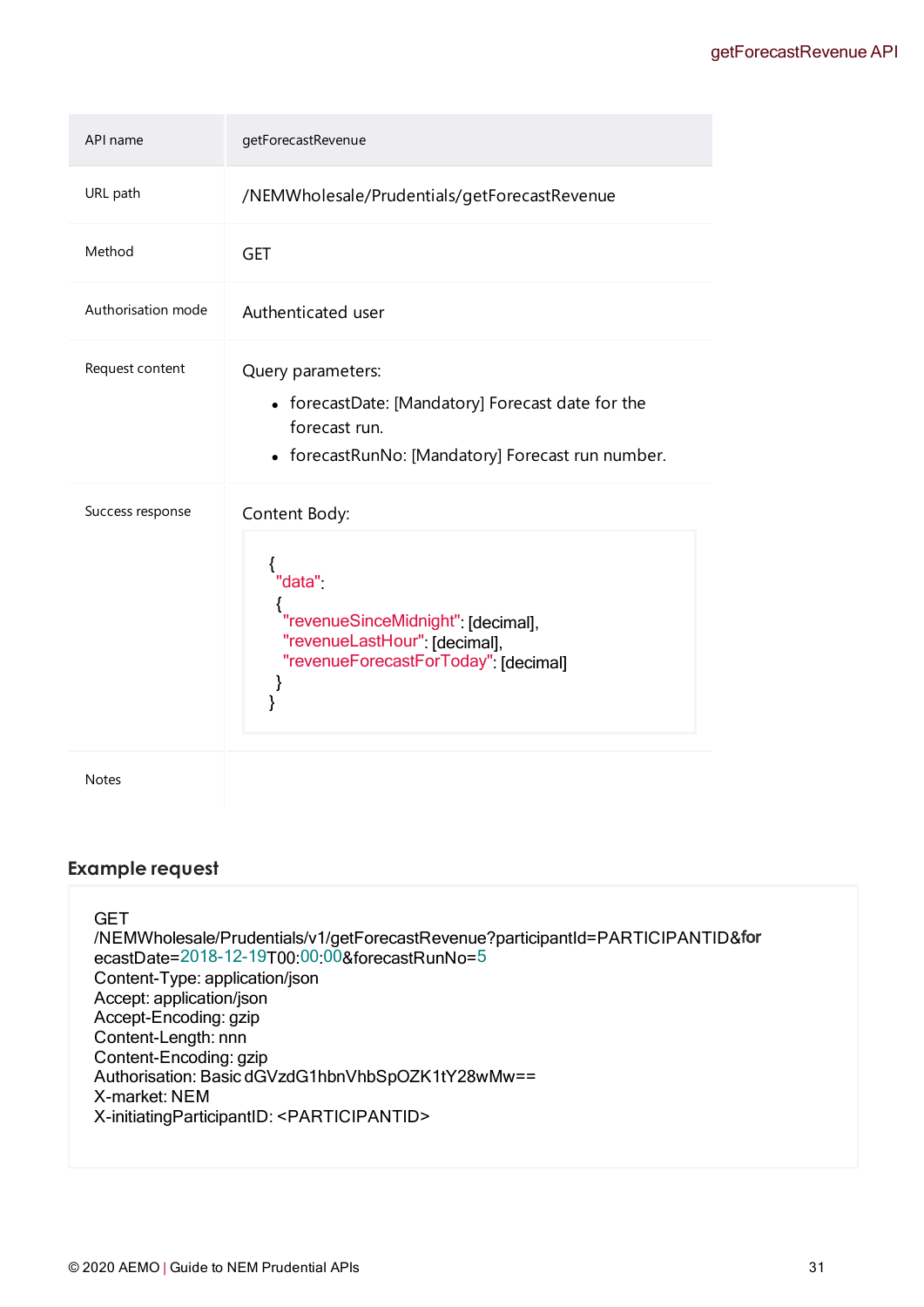### **Example response**

```
HTTP/1.1 200 OK 
Content-Type: application/json 
Content-Length: nnn 
Content-Encoding: gzip 
{
 "transactionId": "e0000000-b000-000c-00b7-fd8a9575e84b",
 "data": {
 "revenueSinceMidnight": -30000000.00000000,
 "revenueLastHour": -4000000.00000000,
 "revenueForecastForToday": -50000000.00000000
  },
 "errors": [],
 "warnings": []
}
```
# <span id="page-31-0"></span>**getForecastRunVersion API**

The getForecastRunVersion API retrieves the latest forecast prudential run number and date.

| API name           | getForecastRunVersion                           |
|--------------------|-------------------------------------------------|
| URL path           | /NEMWholesale/Prudentials/getForecastRunVersion |
| Method             | GET                                             |
| Authorisation mode | Authenticated user                              |
| Request content    | No input necessary                              |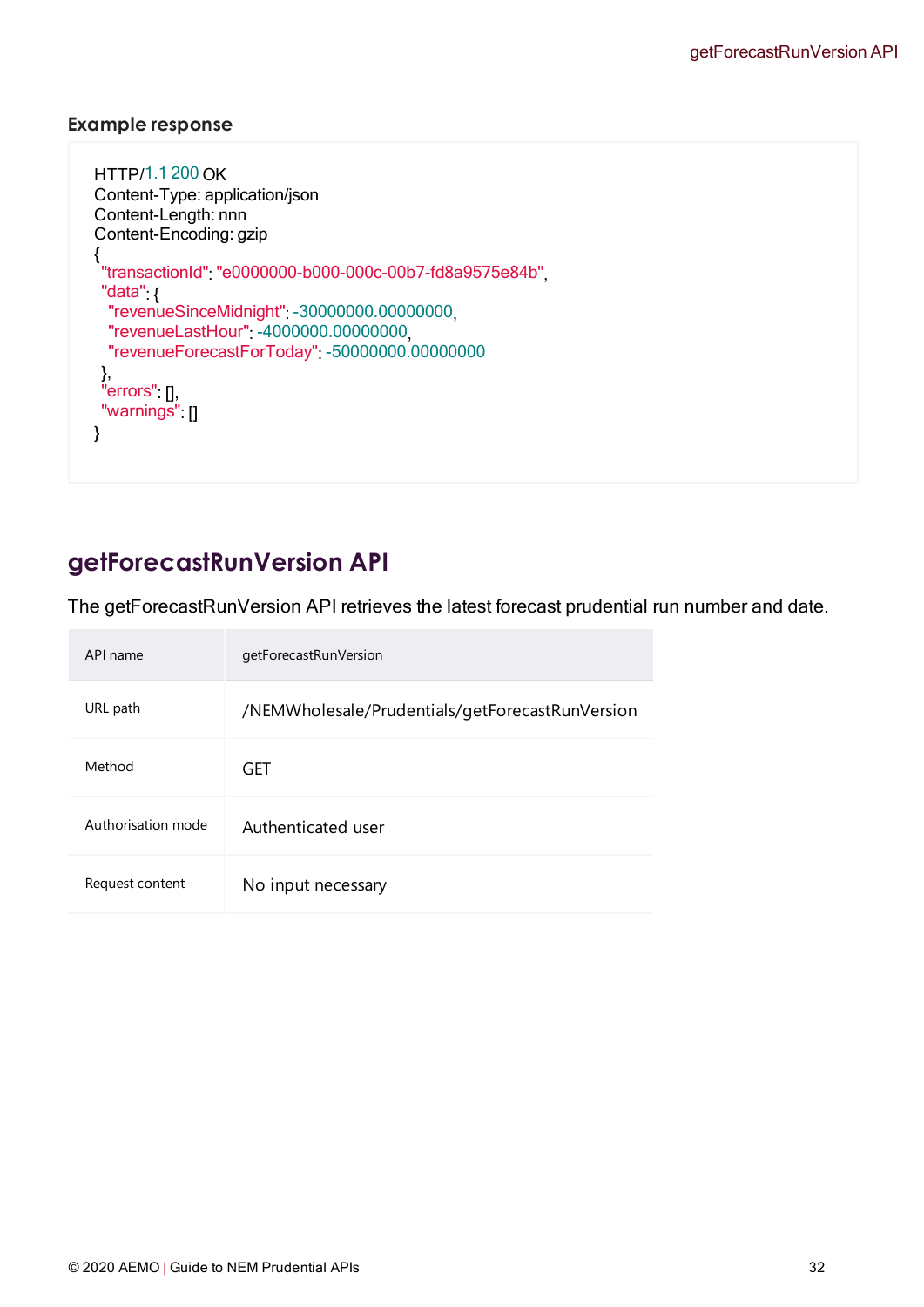| Success response<br>Content Body:                                                                                                                                                                                                                                                                                                                                                                                                                                                                                                                                                                                             | API name | getForecastRunVersion |
|-------------------------------------------------------------------------------------------------------------------------------------------------------------------------------------------------------------------------------------------------------------------------------------------------------------------------------------------------------------------------------------------------------------------------------------------------------------------------------------------------------------------------------------------------------------------------------------------------------------------------------|----------|-----------------------|
| "data"<br>"forecastDate": [datetime],<br>"forecastRunNo": [integer],<br>"prudentialDate": [datetime],<br>"forecastRunDateTime": [datetime],<br>"prudentialRunDateTime": [datetime],<br>"forecastTradingStartInterval" [datetime],<br>"forecastTradingEndInterval": [datetime],<br>"forecastDispatchInterval": [datetime],<br>"forecastP5MinStartInterval": [datetime],<br>"forecastP5MinEndInterval": [datetime],<br>"forecastPDStartInterval": [datetime],<br>"forecastPDEndInterval" [datetime],<br>"forecastPDSensStartInterval" [datetime],<br>"forecastPDSensEndInterval" [datetime],<br>"nextStatementDate": [datetime] |          |                       |

Notes

### **Example request**

GET /NEMWholesale/Prudentials/v1/getForecastRunVersion Content-Type: application/json Accept: application/json Accept-Encoding: gzip Content-Length: nnn Content-Encoding: gzip Authorisation: Basic dGVzdG1hbnVhbSpOZK1tY28wMw== X-market: NEM X-initiatingParticipantID: <PARTICIPANTID>

### **Example response**

## HTTP/1.1 200 OK

Content-Type: application/json Content-Length: nnn Content-Encoding: gzip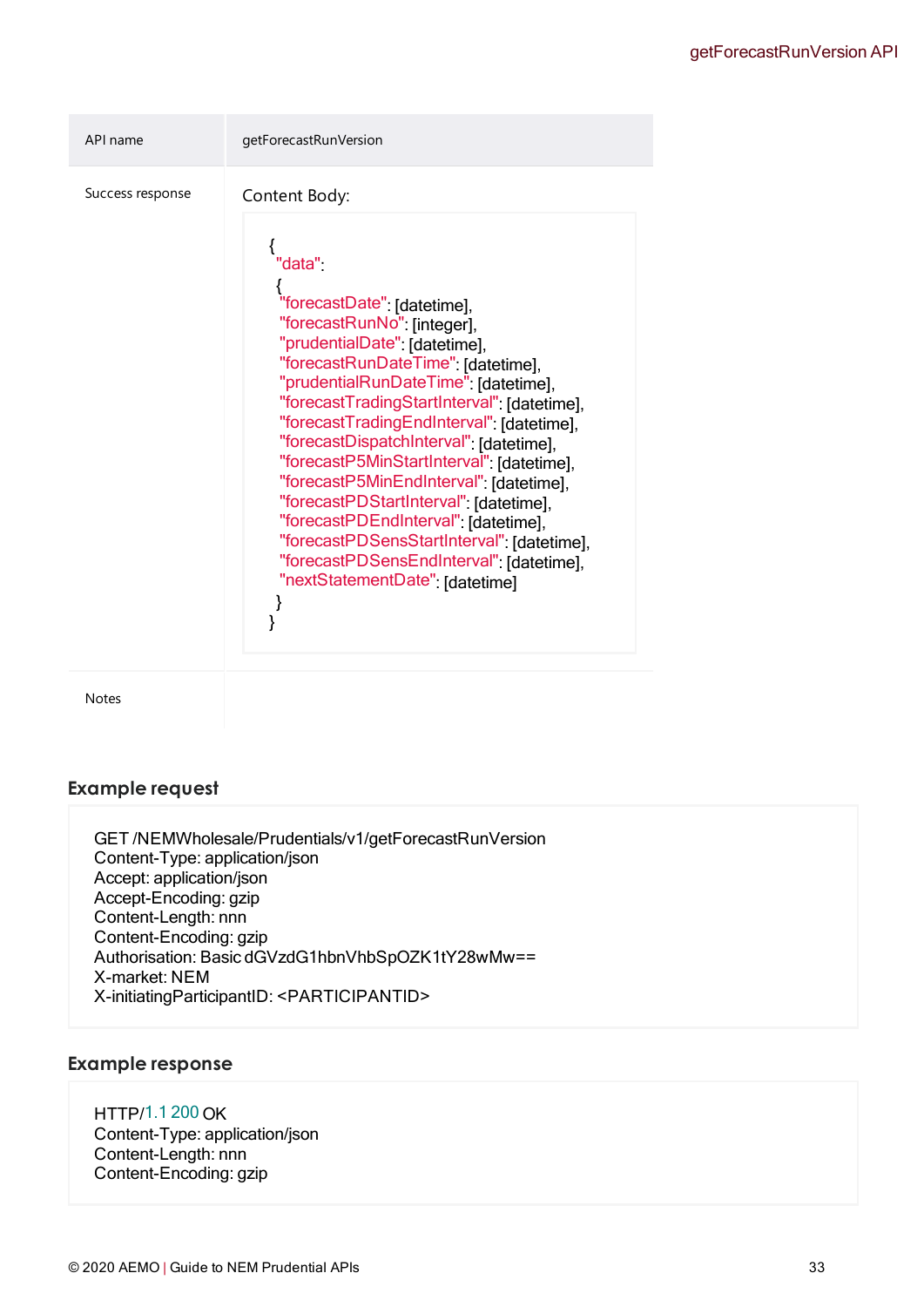```
{
 "transactionId": "e0000000-b000-000c-00b7-fd8a9575e84b",
 "data": {
 "forecastDate" "2018-12-20T00:00:00"
 "forecastRunNo": 196,
 "prudentialDate": "0001-01-01T00:00:00",
 "forecastRunDateTime": "2018-12-19T16:10:15",
 "prudentialRunDateTime": "0001-01-01T00:00:00",
  "forecastTradingStartInterval": "2018-12-19T00:30:00",
  "forecastTradingEndInterval": "2018-12-19T16:00:00",
 "forecastDispatchInterval": "0001-01-01T00:00:00",
  "forecastP5MinStartInterval": "2018-12-19T16:10:00",
  "forecastP5MinEndInterval": "2018-12-19T17:05:00",
 "forecastPDStartInterval": "2018-12-19T16:30:00",
 "forecastPDEndInterval": "2018-12-21T04:00:00",
  "forecastPDSensStartInterval": "2018-12-19T16:30:00",
  "forecastPDSensEndInterval": "2018-12-21T04:00:00",
 "nextStatementDate": "2018-12-21T00:00:00"
  },
 "errors": [],
 "warnings": []
}
```
## <span id="page-33-0"></span>**getBankGuarantees API**

| API name              | getBankGuarantees                                                                                                                                                           |
|-----------------------|-----------------------------------------------------------------------------------------------------------------------------------------------------------------------------|
| URL path              | /NEMWholesale/Prudentials/getBankGuarantees                                                                                                                                 |
| Method                | GET                                                                                                                                                                         |
| Authorisation<br>mode | Participant specific                                                                                                                                                        |
| Request content       | Query parameters:<br>• from Date: [Mandatory] The 'from' date of the request.<br>• toDate: [Optional] The 'to' date of the request. Equal to 31-12-9999 if<br>not supplied. |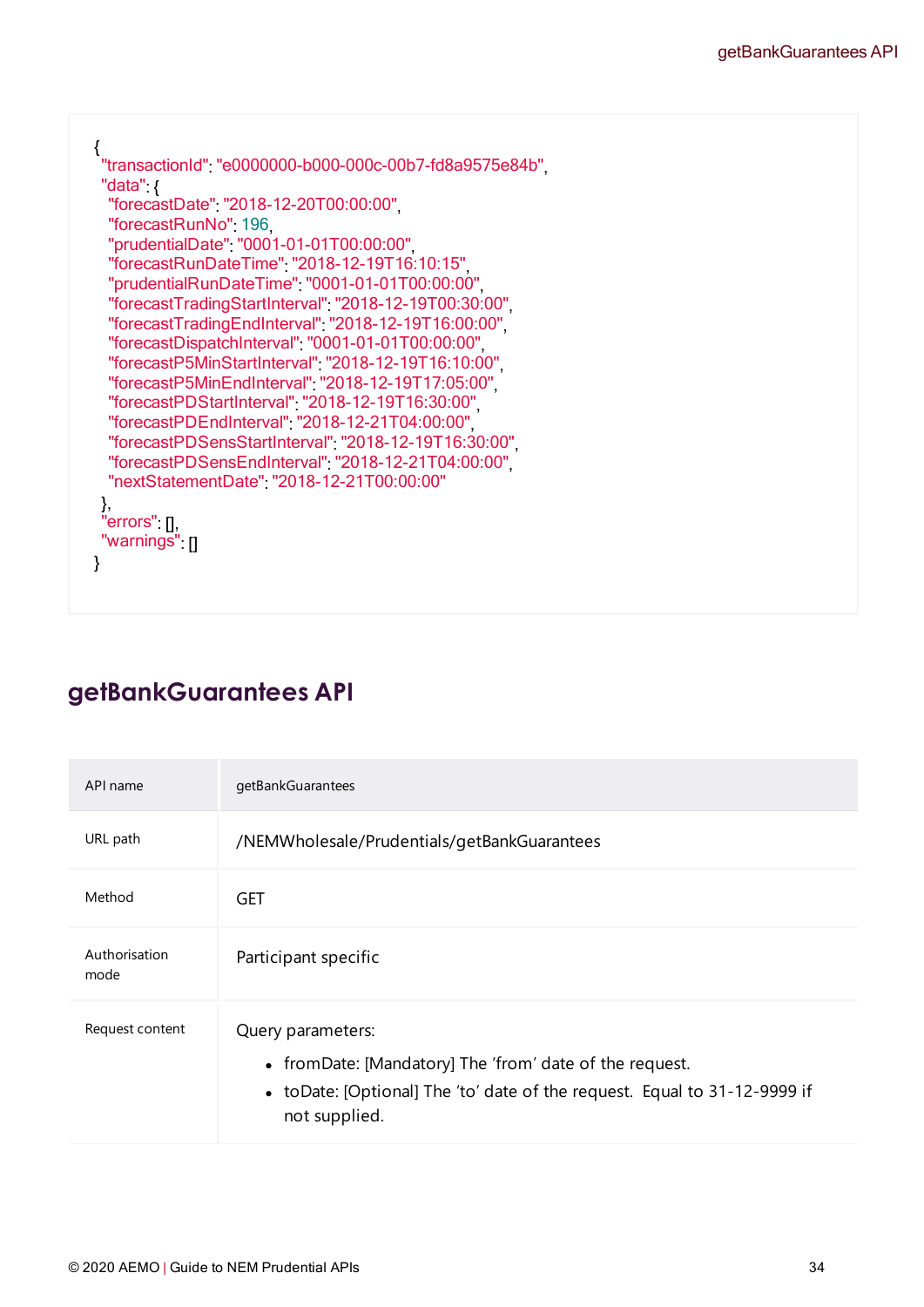

Notes

### **Example request**

**GET** 

/NEMWholesale/Prudentials/v1/getBankGuarantee?participantId=PARTICIPANTID&fromD ate=2020-06-10T00:00:00 Content-Type: application/json Accept: application/json Accept-Encoding: gzip Content-Length: nnn Content-Encoding: gzip Authorisation: Basic dGVzdG1hbnVhbSpOZK1tY28wMw== X-market: NEM X-initiatingParticipantID: <PARTICIPANTID>

### **Example response**

HTTP/1.1 200 OK Content-Type: application/json Content-Length: nnn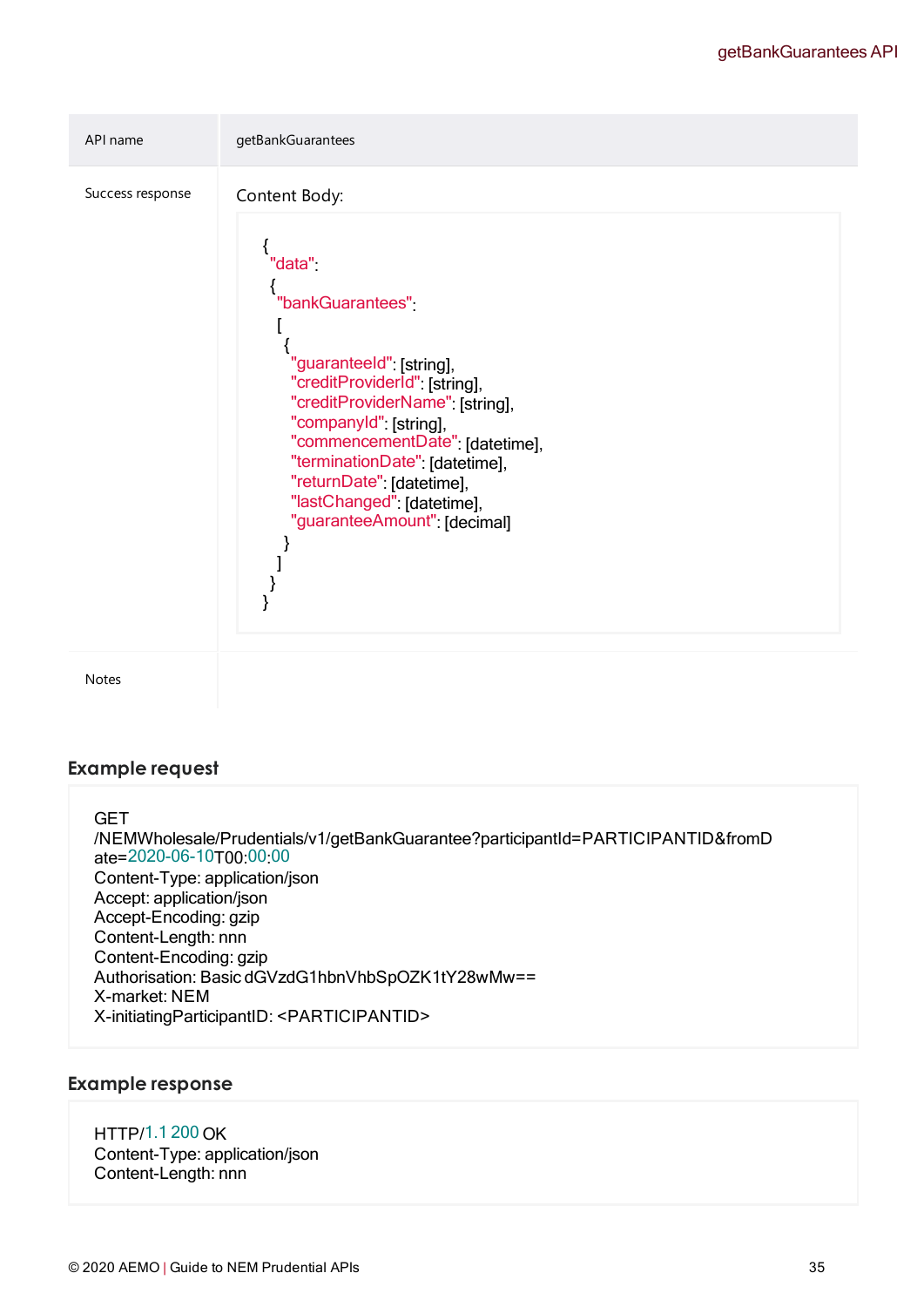```
Content-Encoding: gzip 
{
 "transactionId": "e0000000-b000-000c-00b7-fd8a9575e84b",
{ 
"data"
  {    "companyId": "COMPANYID", 
  "companyName": "COMPANY_NAME", 
  "bankGuarantees" |
    \overline{i}"guaranteeId": "GUARANTEEID1", 
   "creditProviderId": "CREDITPROVIDERID1", 
    "creditProviderName": "CREDITPROVIDER_NAME1", 
    "commencementDate": "2020-06-14T00:00:00", 
   "terminationDate": "2020-07-14T00:00:00", 
   "returnDate": "2020-08-15T00:00:00", 
    "lastChanged": "2020-06-14T00:00:00", 
    "guaranteeAmount": 30000000
           },             
    { 
    "guaranteeId": "GUARANTEEID2", 
    "creditProviderId": " CREDITPROVIDERID2",
   "creditProviderName": " CREDITPROVIDER NAME2"
    "commencementDate": "2020-08-18T00:00:00", 
    "terminationDate": "2020-09-18T00:00:00", 
   "returnDate" "2020-10-18T00:00:00"
   "lastChanged": "2020-06-14T00:00:00", 
    "guaranteeAmount" 400000
           } 
     ] 
    } 
}
}
```
# <span id="page-35-0"></span>**getPrudentialCompanyAttributes API**

| API name | getPrudentialCompanyAttributes                           |
|----------|----------------------------------------------------------|
| URL path | /NEMWholesale/Prudentials/getPrudentialCompanyAttributes |
| Method   | GET                                                      |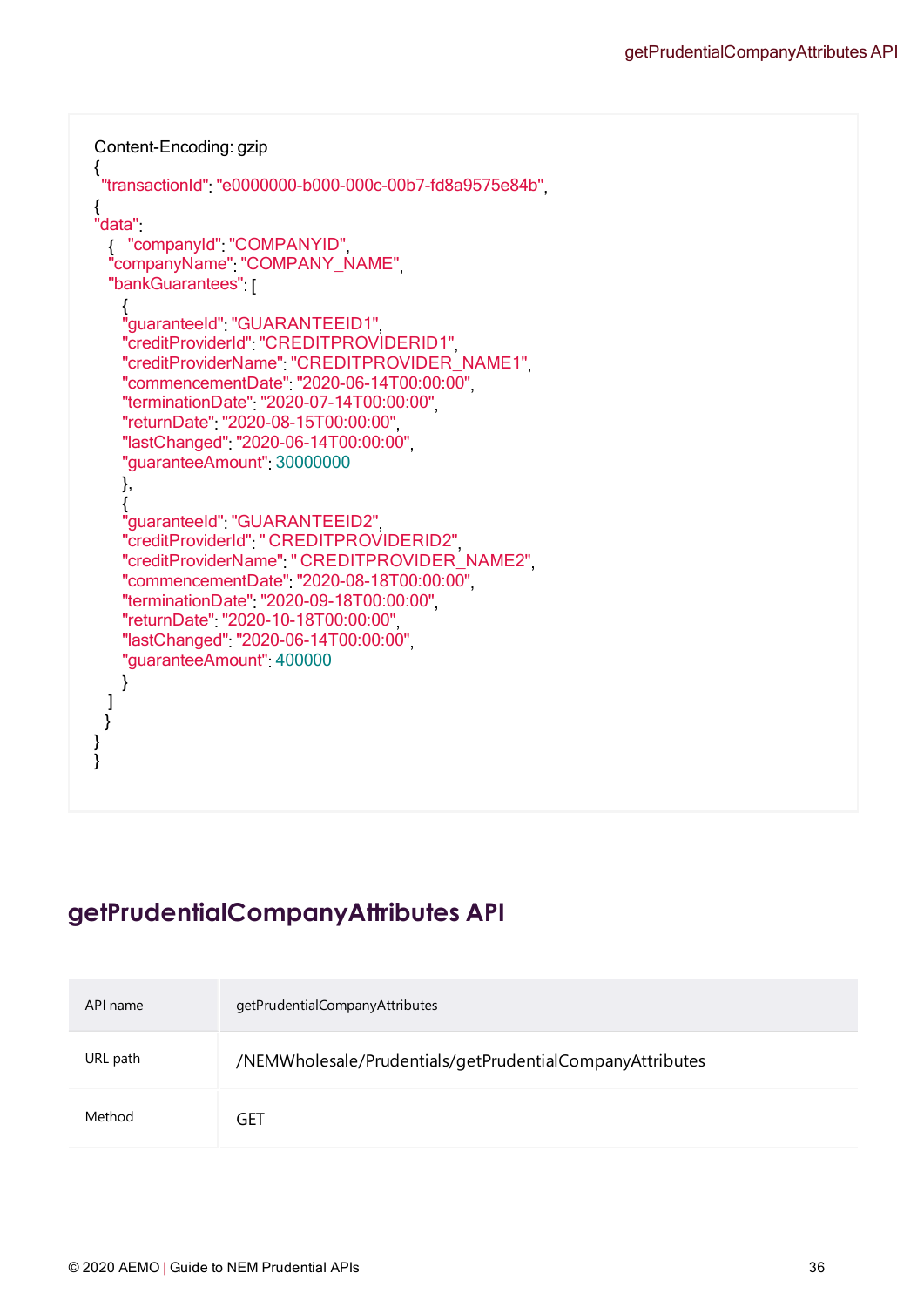| API name              | getPrudentialCompanyAttributes                                                                                                                                                                                                                         |
|-----------------------|--------------------------------------------------------------------------------------------------------------------------------------------------------------------------------------------------------------------------------------------------------|
| Authorisation<br>mode | Participant specific                                                                                                                                                                                                                                   |
| Request content       | Query parameters:<br>• fromDate: [Mandatory] The 'from' date of the request.<br>• toDate: [Optional] The 'to' date of the request. Equal to 31-12-9999 if<br>not supplied.                                                                             |
| Success response      | Content Body:<br>"data"<br>"companyId": [string],<br>"effectiveDates"<br>l<br>"effectiveDate": [datetime],<br>"calculatedMcl" [decimal],<br>"dailyTypicalAccrual": [decimal],<br>"prudentialMargin": [decimal],<br>"lastChanged": [datetime]<br>ا<br>{ |
| <b>Notes</b>          |                                                                                                                                                                                                                                                        |

### **Example request**

GET /NEMWholesale/Prudentials/v1/getPrudentialCompanyAttributes?participantId=PARTICIPANTID&fr omDate=2020-06-10T00:00:00&toDate=2020-12-10T00:00:00 Content-Type: application/json Accept: application/json Accept-Encoding: gzip Content-Length: nnn Content-Encoding: gzip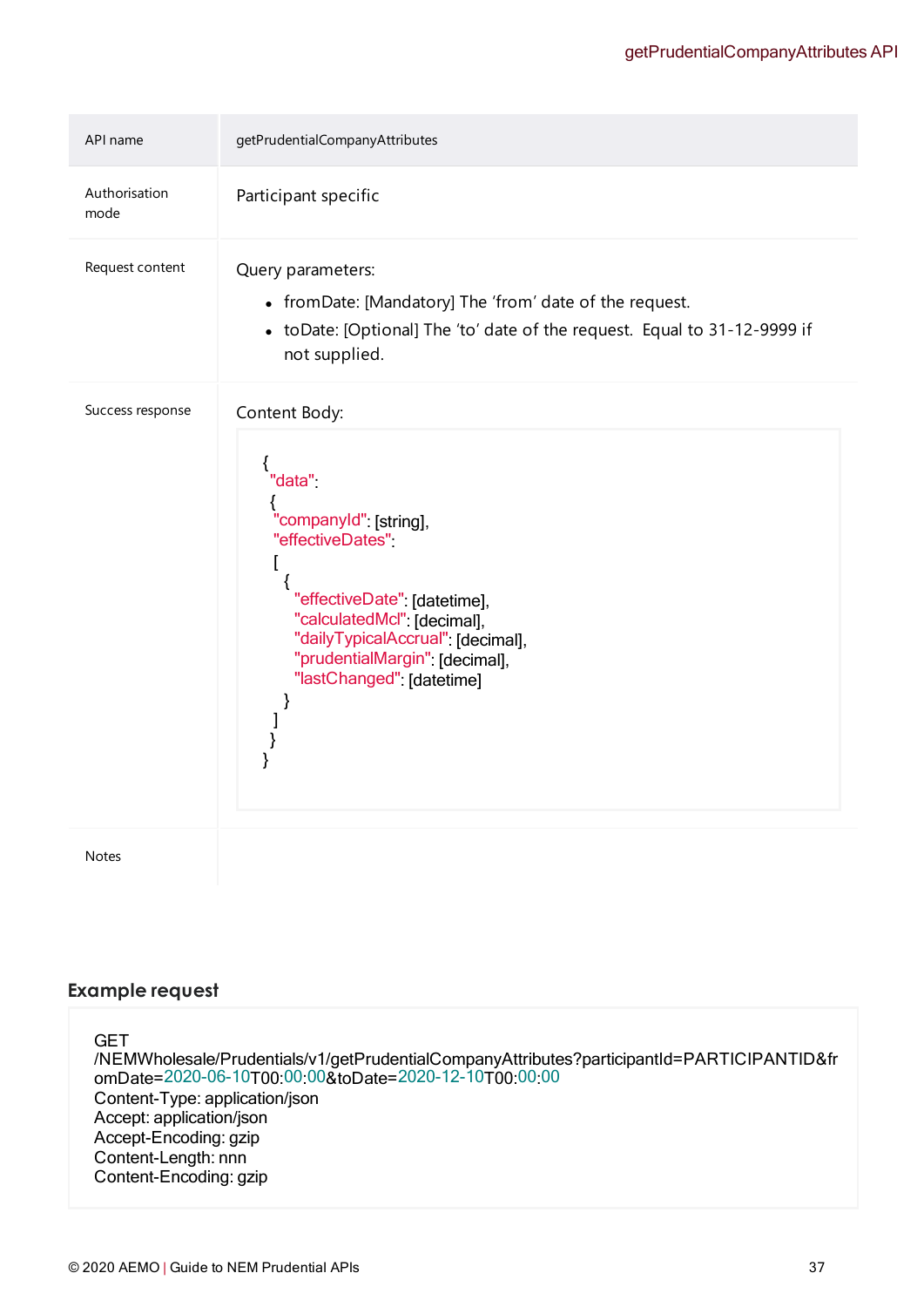Authorisation: Basic dGVzdG1hbnVhbSpOZK1tY28wMw== X-market: NEM X-initiatingParticipantID:

### **Example response**

```
HTTP/1.1 200 OK 
Content-Type: application/json 
Content-Length: nnn 
Content-Encoding: gzip 
{
 "transactionId": "e0000000-b000-000c-00b7-fd8a9575e84b",
"data"
  { 
  "companyId": "COMPANYID", 
  "effectiveDates" |
    { 
    "effectiveDate": "2020-06-14T00:00:00", 
    "calculatedMcl": 500000, 
    "dailyTypicalAccrual": 100.00, 
    "prudentialMargin": 200000, 
    "lastChanged": "2020-06-12T00:00:00"
           },
    { 
    "effectiveDate": "2020-06-17T00:00:00", 
    "calculatedMcl": 9000000, 
    "dailyTypicalAccrual": 80000.00, 
    "prudentialMargin": 0, 
    "lastChanged": "2020-06-12T00:00:00"
           } 
     ] 
     }
}
```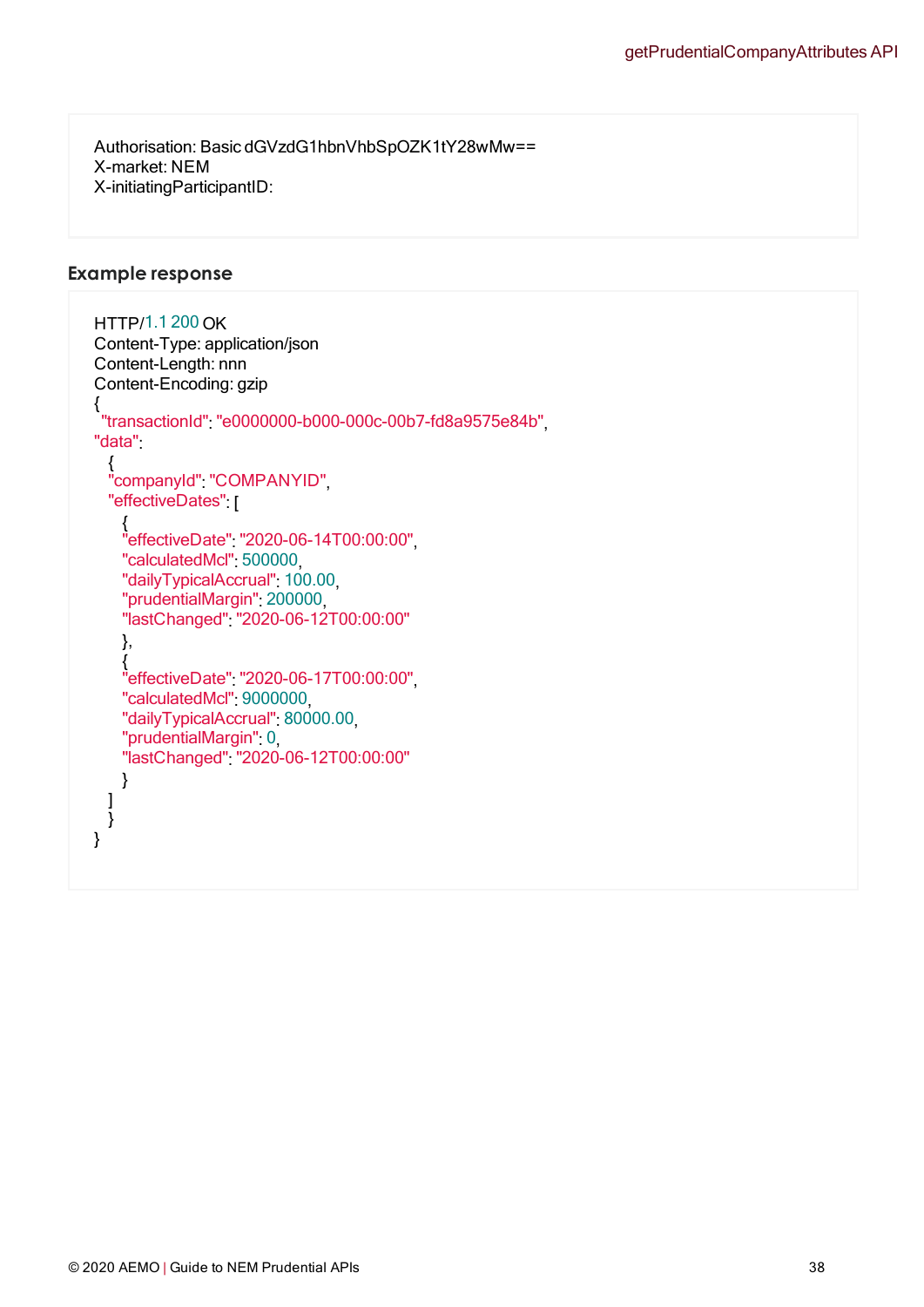# <span id="page-38-0"></span>**Needing Help**

**[Feedback](#page-38-1) [39](#page-38-1)**

## **Information to provide**

Please provide the following information when requesting assistance from AEMO:

- Your contact details
- Company name
- Company ID
- System or application name
- Environment: production or pre-production
- Problem description
- Screenshots

For AEMO software-related issues please also provide:

- Participant ID (if Data Interchange (DI) problem)
- Version of software
- Properties or log files
- PDR Monitor support dump and DI instance name (if DI problem)

# <span id="page-38-1"></span>**Feedback**

To suggest improvements to this document, please contact the [AEMO's](mailto:supporthub@aemo.com.au?subject=Feedback) Support Hub.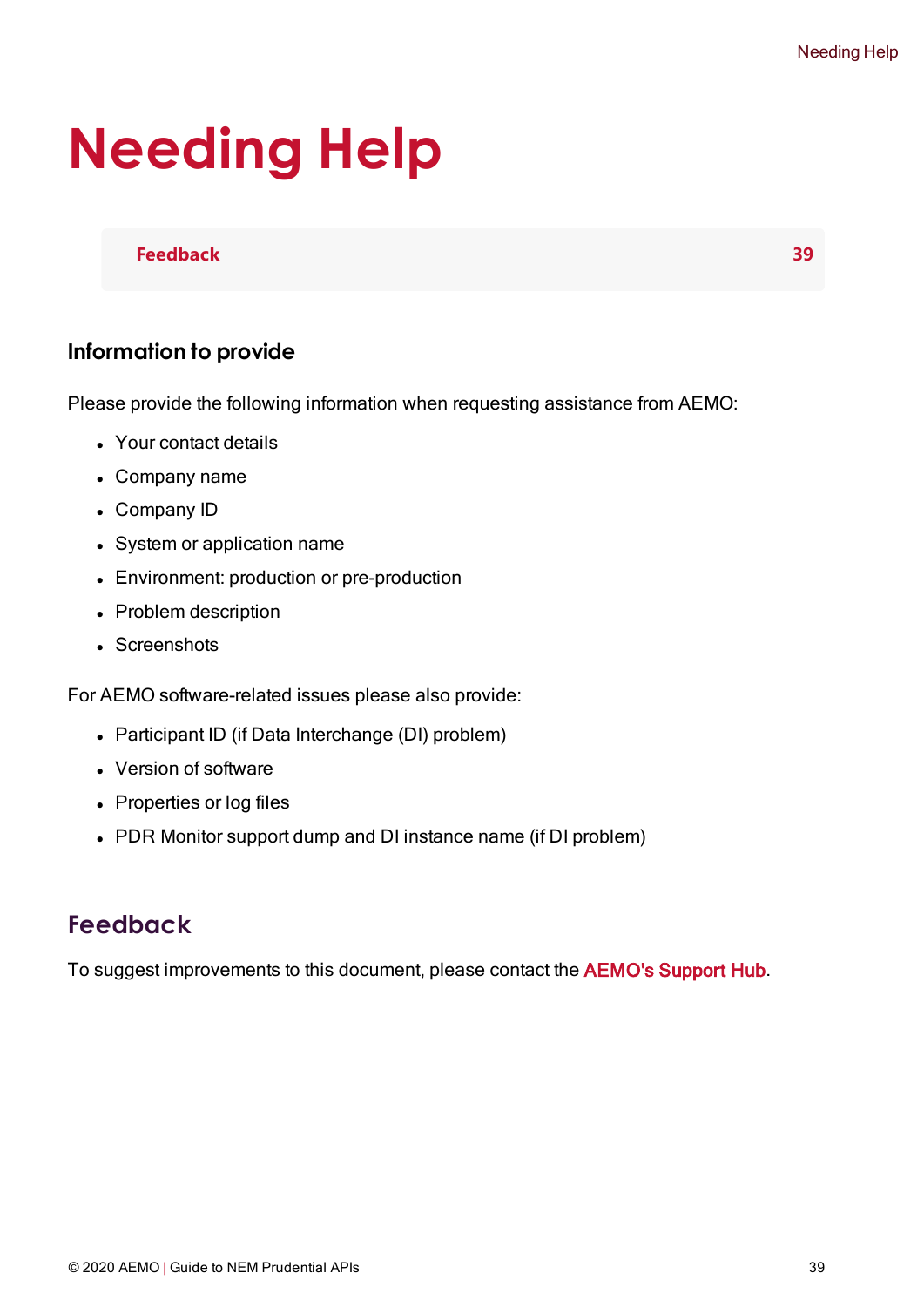# <span id="page-39-0"></span>**References**

You can find the following resources on AEMO's website:

- Data Interchange Framework and Glossary: provides important information about upgrading your Data Interchange (DI) environment, explains DI terms, and DI related resources. Please read this guide in conjunction with this technical specification.
- Guide to AEMO's e-Hub APIs: Provides details about using AEMO's e-Hub as an interface to communicate information with AEMO. It assists Wholesale electricity and gas participants developing their own APIs.
- Guide to Electricity Information Systems: Provides guidance for Registered Participants and interested parties about AEMO's participant electricity market systems.
- Guide to User Rights Management: Assists participant administrators (PAs) to use the user rights management functions in the MSATS Web Portal.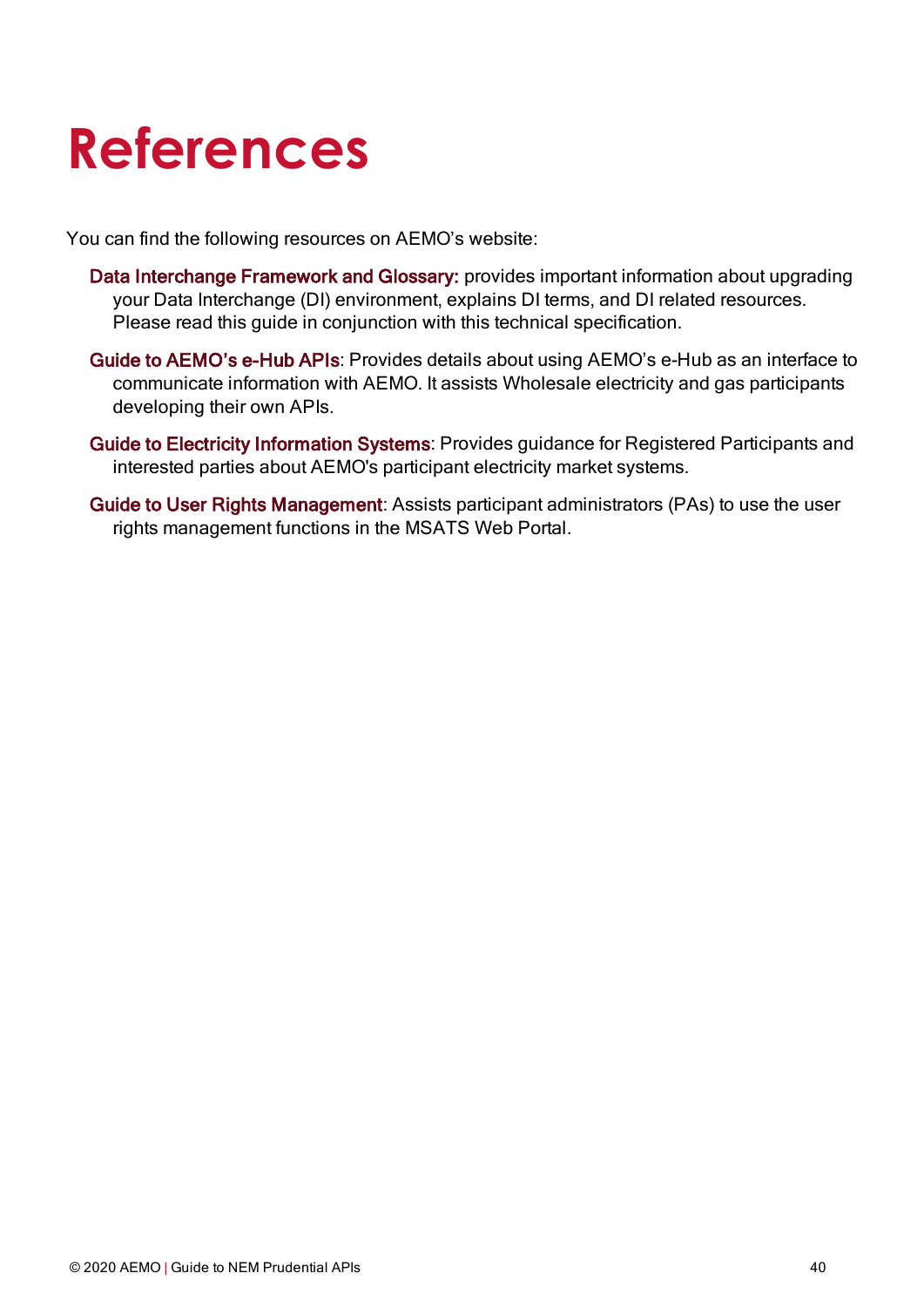# <span id="page-40-0"></span>**Rules Terms**

You can find the following terms defined in the National [Electricity](https://www.aemc.gov.au/regulation/energy-rules/national-electricity-rules/current) Rules (NER):

| Term                                   |
|----------------------------------------|
| <b>AEMC</b>                            |
| <b>AEMO</b>                            |
| <b>AEMO Markets Portal</b>             |
| <b>AEMO Website</b>                    |
| Confidential Information               |
| Market                                 |
| Market Participant                     |
| <b>NEM</b>                             |
| Outstandings                           |
| Participants                           |
| Product                                |
| <b>Prudential Approved Participant</b> |
| <b>Prudential Exposure</b>             |
| Reallocation                           |
| Region                                 |
| Regional reference prices              |
| <b>Registered Participant</b>          |
| <b>Trading Margin</b>                  |
| <b>Trading Position</b>                |
| <b>Unit Category</b>                   |
| Units                                  |

© 2020 Australian Energy Market Operator Limited.

The material in this publication may be used in accordance with the copyright permissions on AEMO's website.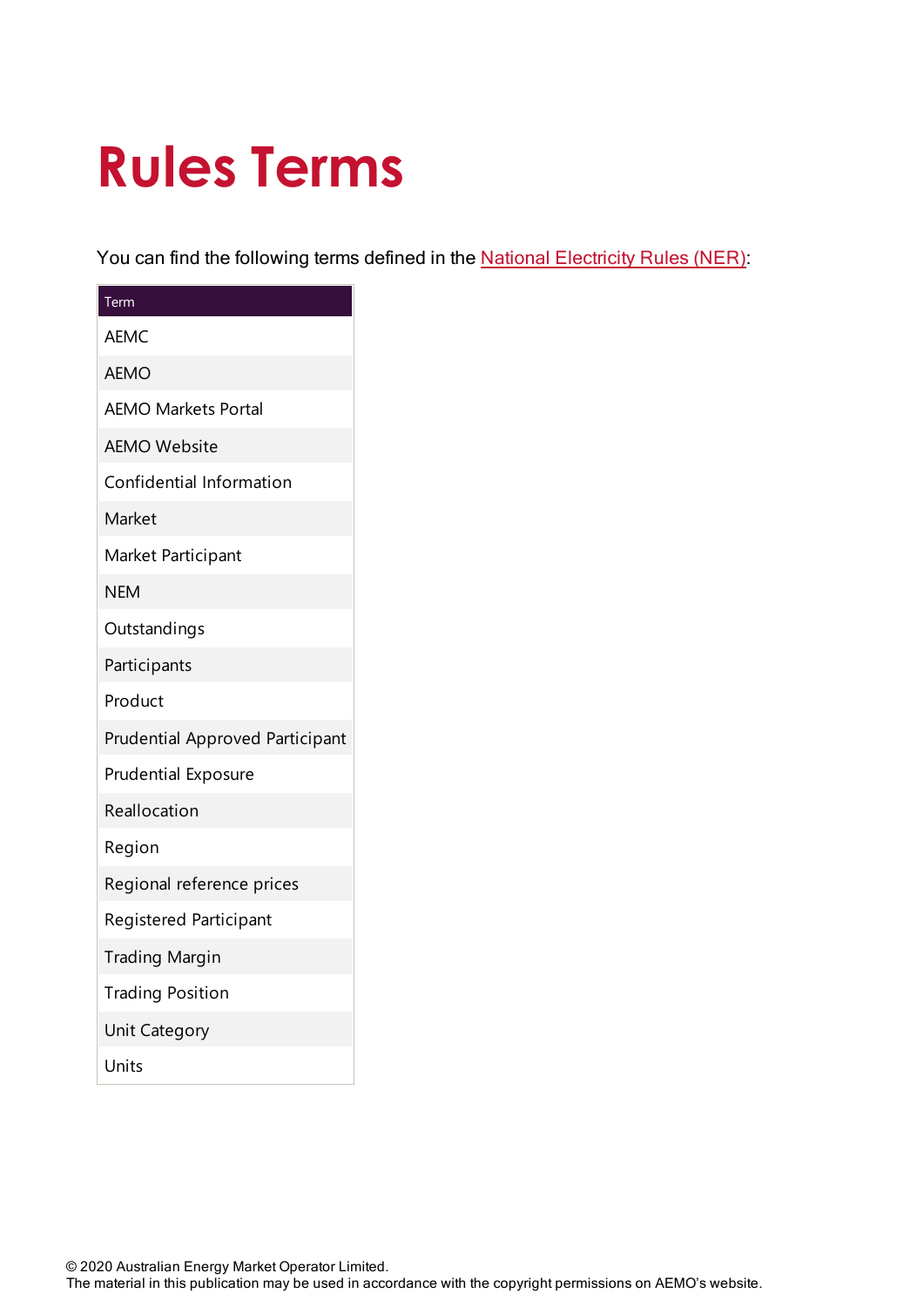# <span id="page-41-0"></span>**Glossary**

## **AEMO API Gateway**

The gateway on AEMO's side providing participant communication options, accessible over the internet or MarketNet. It uses resources and methods to push messages to Participants' API Gateways .

### **AEST**

Australian Eastern Standard Time

### **API**

Application Programming Interface. A set of clearly defined methods of communication between various software components.

### **API Portal**

Where you can view available APIs, manage your API Keys, and obtain OAS files.

### **API Protocol**

An e-Hub delivery method.

### **CSR**

Certificate Signing Request is a block of encoded text given to a Certificate Authority when applying for an SSL Certificate. It also contains the Public Key to include in the certificate. Usually, a Private Key is created at the same time, making a Key Pair.

### **csv**

Comma-separated values; a file format for exchanging data.

### **Curl**

A command line utility used to interact with REST API endpoints.

### **e-Hub**

Consists of the API Portal and the API Gateway for both electricity and gas.

### **EMMS**

Wholesale Electricity Market Management System; software, hardware, network and related processes to implement the energy market.

© 2020 Australian Energy Market Operator Limited.

The material in this publication may be used in accordance with the copyright permissions on AEMO's website.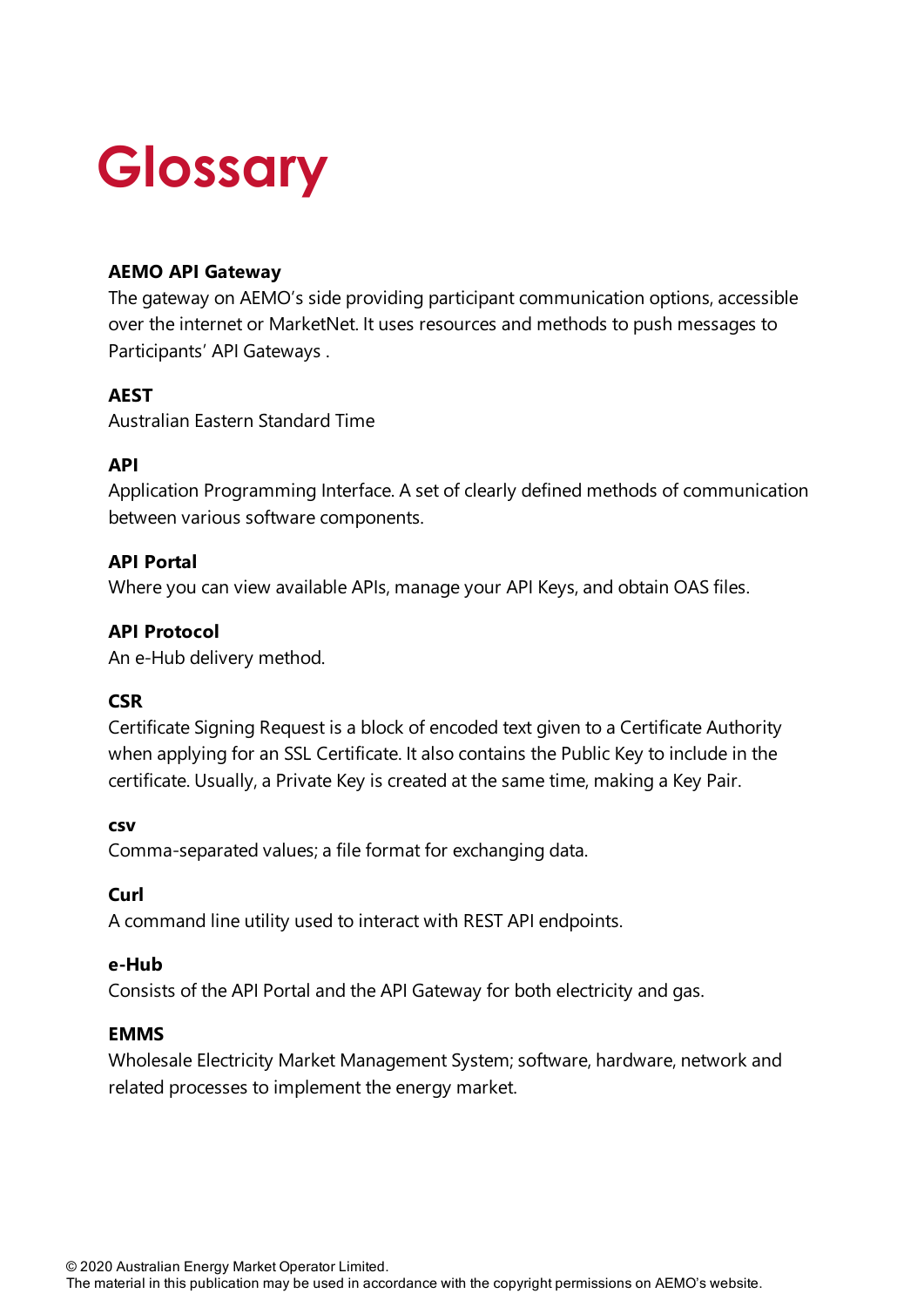### **Endpoint**

Where the API request is sent and where the response comes from.

## **FTP**

File transfer protocol; a standard network protocol used for the transfer of computer files between a client and server on a computer network.

### **Header Parameters**

Parameters included in the request header.

### **JSON**

Java Standard Object Notation. An agreed format for text files and data exchange. This is now used by AEMO to receive Bids and Offers and provide responses

### **Key Pair**

SSL uses a technique called public-key cryptography, based on the concept of a Key Pair. The Key Pair consists of encrypted Public and Private Key data. It is only possible to decrypt the Public Key with the corresponding Private Key.

### **LinkID**

Identifies the MNSP interconnector link in AEMO's systems. A property in the MNSPBidLink object in the JSON bidding schema

### **MarketNet**

AEMO's private network available to participants having a participant ID

### **Markets Portal**

Web portal for access to AEMO's wholesale web-based applications.

### **Method**

The allowed operation for a resource, e.g. GET, POST, PUT, DELETE, and so on. These operations determine whether you're reading information, creating new information, updating existing information, or deleting information.

### **MSATS**

Retail Market Settlement and Transfer Solution

### **MSATS Web Portal**

MSATS web-based interactive interface

### **MW**

Megawatt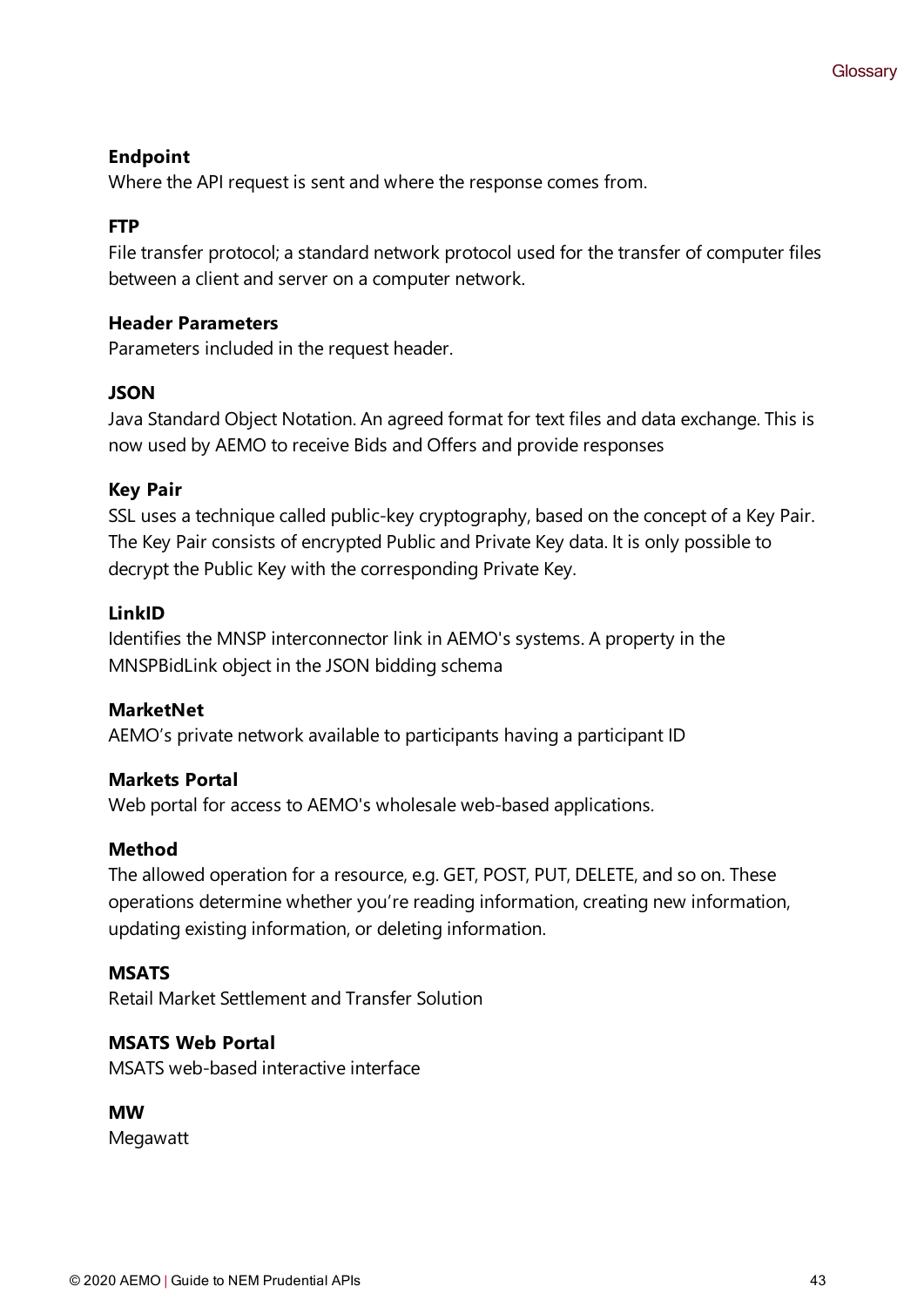### **NER**

National Electricity Rules

## **OAS**

OpenAPI specification

### **OpenAPI specification document**

The file, either in YAML or JSON, describing your REST API. Follows the OpenAPI specification format.

### **PA**

Participant Administrator who manages participant company's user access and security. The initial PA is set up by the AEMO system administrator as part of the registration process.

### **Parameters**

Parameters are options you pass with the endpoint (such as specifying the response format or the amount returned). There are four types of parameters: header parameters, path parameters, query string parameters, and request body parameters. The different types of parameters are often documented in separate groups on the same page. Not all endpoints contain each type of parameter. See Parameters for more details.

### **Participant API Gateway**

The interface implemented by participants where AEMO pushes messages.

### **Participant File Server**

The publishing point from AEMO systems to participant systems. Each participant is allocated an account and access to private and public areas. Participants are responsible for interfacing with the Participant File Server. If uncollected, files are moved to the archive folder after a couple of days. If your Data Interchange environment is configured properly it automatically retrieves the missing files from the archive. Files are kept in the archive for approximately six months. AEMO's production and pre-production environments are independently operated, so each environment has its own IP address for its Participant File Server. For help, see Connection to AEMO's IT Systems.

### **Participant ID**

Registered participant identifier

### **Participant User ID**

The user ID you used to login to the system.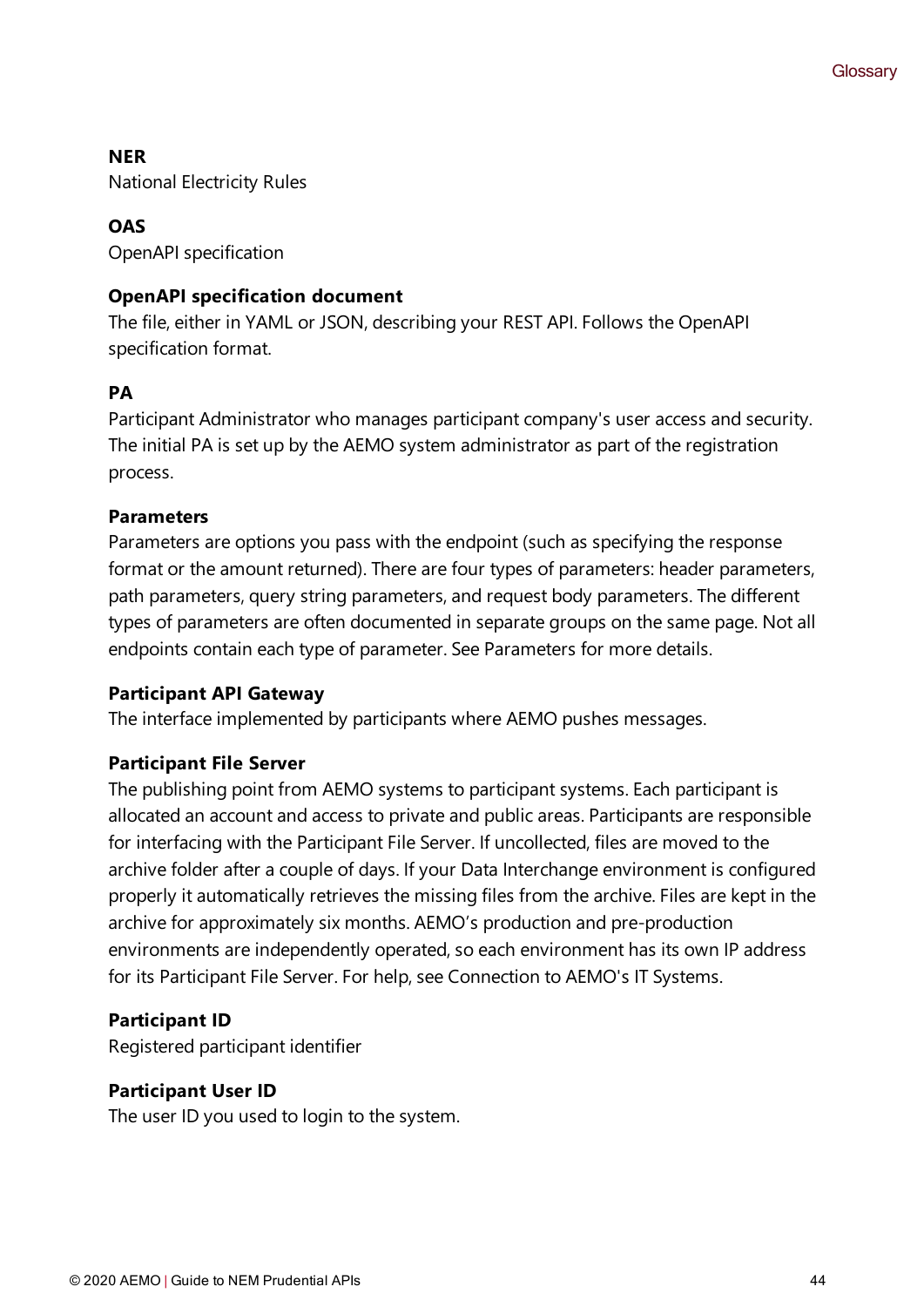### **Participant Users**

Set up by the company's Participant Administrator.

### **Path parameters**

Parameters in the path of the endpoint, before the query string (?). Path parameters are usually set off within curly braces.

### **Payload**

The data sent by a POST request. The Payload section sits after the header.

### **PID**

Participant ID

### **Pre-production**

AEMO's test system available to participants

### **Private Key**

The secret Private Key is a text file used initially to enerate a Certificate Signing Request (CSR), and later to secure and verify connections.

### **Production**

AEMO's live system

### **Public Key**

The Public Key is included as part of your SSL certificate, and works together with your Private Key to make sure your data is encrypt Key (i.e. the certificate) can verify the digital signature is authentic without having to know the secret Private Key.

### **Query String Parameters**

Parameters in the query string of the endpoint, after the ?.

### **Request**

The way information is returned from an API. In a request, the client provides a resource URL with the proper authorization to an API server. The API returns a response with the information requested.

### **Request Body Parameters**

Parameters in the request body. Usually submitted as JSON.

### **Response**

The information returned by an API after a request is made. Responses are usually in JSON or XML format.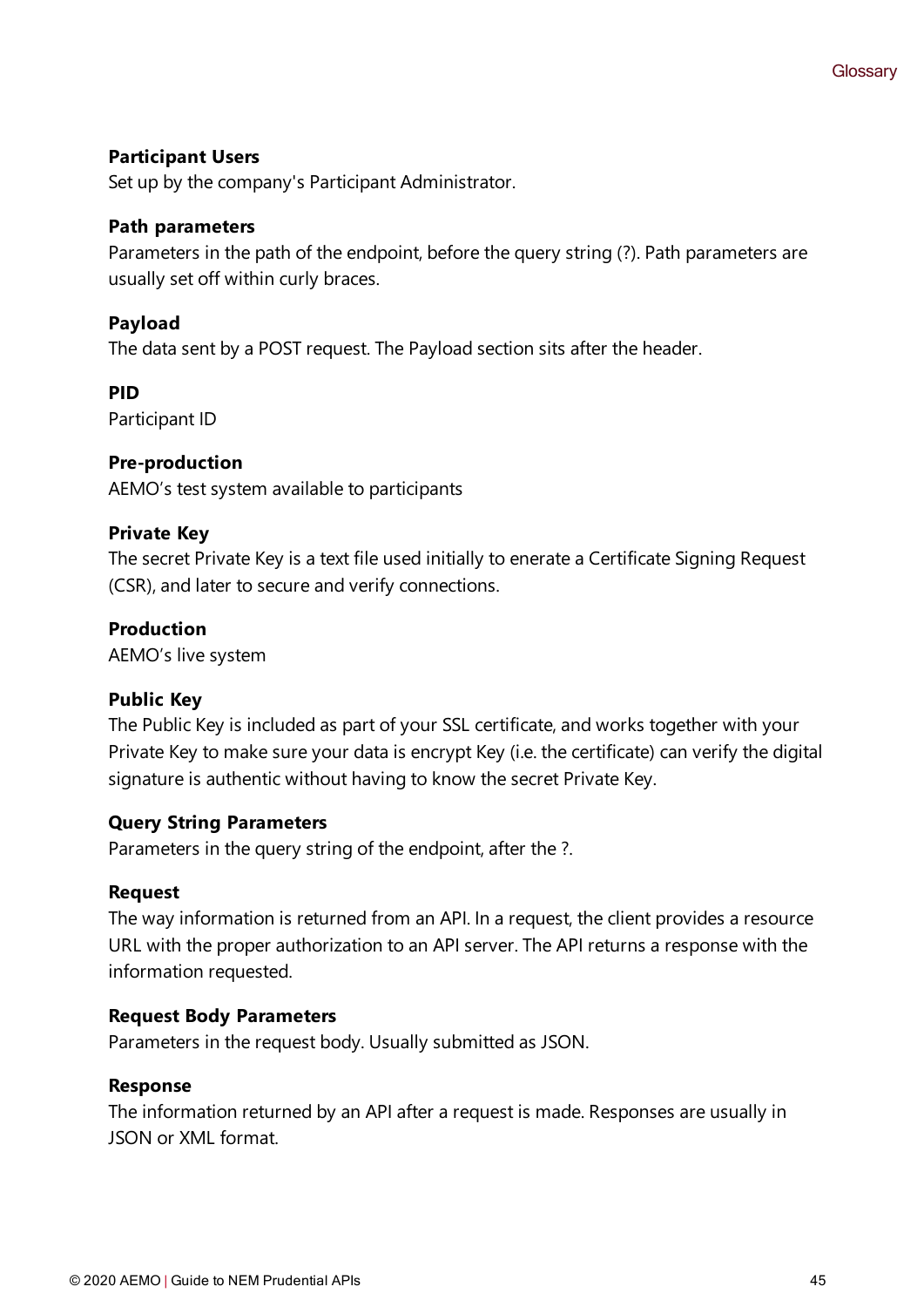### **Response Example**

The response example shows a sample response from the request example; the response schema defines all possible elements in the response. The response example is not comprehensive of all parameter configurations or operations, but it should correspond with the parameters passed in the request example. The response lets developers know if the resource contains the information they want, the format, and how that information is structured and labeled. The description of the response is known as the response schema. The response schema documents the response in a more comprehensive, general way, listing each property that could possibly be returned, what each property contains, the data format of the values, the structure, and other details.

### **REST**

The Representational State Transfer API architecture

### **SSL**

Secure Sockets Layer, cryptographic protocol providing API communication security

### **Swagger file**

Refers to the OpenAPI specification

## **TLS**

Transport Layer Security, cryptographic protocol providing API communication security

### **URM**

User Rights Management; see the Guide to URM on AEMO's website

### **zip**

The file compression format used for exchanging data with AEMO.